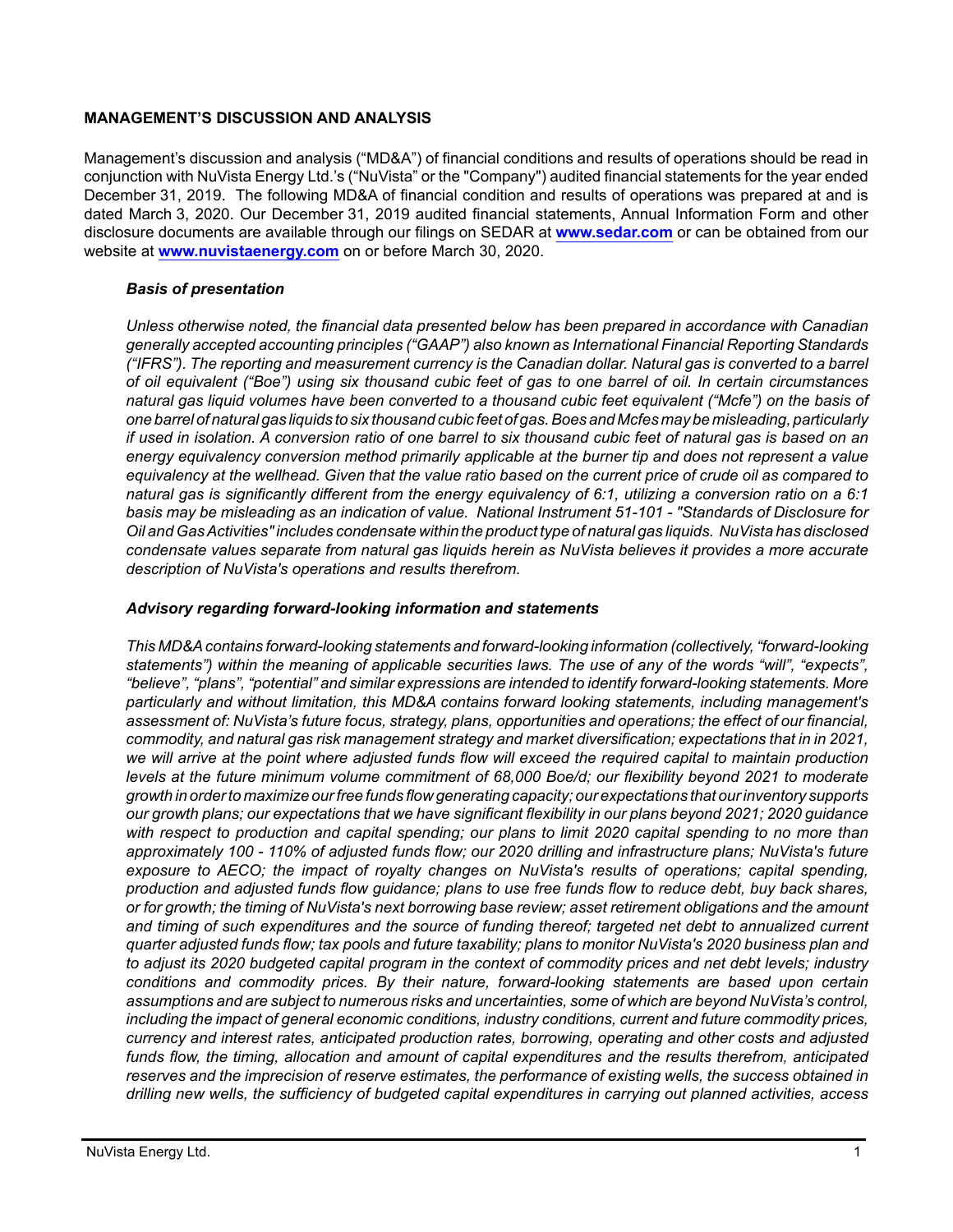*to infrastructure and markets, competition from other industry participants, availability of qualified personnel or services and drilling and related equipment, stock market volatility, effects of regulation by governmental agencies including changes in environmental regulations, tax laws and royalties; the ability to access sufficient capital from internal sources and bank and equity markets; and including, without limitation, those risks considered under "Risk Factors" in our Annual Information Form. Readers are cautioned that the assumptions used in the preparation of such information, although considered reasonable at the time of preparation, may prove to be imprecise and, as such, undue reliance should not be placed on forward-looking statements. NuVista's actual results, performance or achievement could differ materially from those expressed in, or implied by, these forward-looking statements, or if any of them do so, what benefits NuVista will derive therefrom. NuVista has included the forward-looking statements in this MD&A in order to provide readers with a more complete perspective on NuVista's future operations and such information may not be appropriate for other purposes. NuVista disclaims any intention or obligation to update or revise any forward-looking statements, whether as a result of new information, future events or otherwise, except as required by law.*

## *Non-GAAP measurements*

*Within the MD&A, references are made to terms commonly used in the oil and natural gas industry. Management uses "adjusted funds flow", "adjusted funds flow per share", "operating netback", "corporate netback", "capital expenditures", "free funds flow" and "net debt" to analyze performance and leverage. These terms do not have any standardized meaning prescribed by IFRS and therefore may not be comparable to similar measures presented by other companies where similar terminology is used. For further information refer to the section "Non-GAAP measures" within this MD&A. Free funds flow is forecast adjusted funds flow less capital expenditures required to maintain production.* 

## *Description of business*

NuVista is an exploration and production company actively engaged in the development, delineation and production of condensate, natural gas liquids ("NGL"), oil, and natural gas reserves in the Western Canadian Sedimentary Basin. NuVista's focus is on the scalable and repeatable condensate rich Montney formation in the Alberta Deep Basin ("Wapiti Montney"). The common shares of NuVista trade on the Toronto Stock Exchange ("TSX") under the symbol NVA.

# *Asset transactions*

On September 6, 2018, the Company closed the acquisition of Cenovus Pipestone ULC and Cenovus Pipestone Partnership (the "Pipestone Acquisition") which held assets in the Pipestone area of Northwest Alberta (the "Acquired Assets") for \$619.4 million including customary adjustments. Subsequently, all of the Acquired Assets were assumed by NuVista and the partnership and ULC were dissolved. The Acquired Assets are situated primarily in the condensaterich Alberta Triassic Montney fairway on 35,250 net acres of land featuring four layers of Montney development, and represented a 29% increase to the Company's Montney land position, adding approximately 9,600 Boe/d per year of production and significant infrastructure. The Pipestone Acquisition was funded with the Company's expanded credit facilities and the issuance of 47.4 million common shares at a price of \$8.10 per share for gross proceeds of \$384.1 million.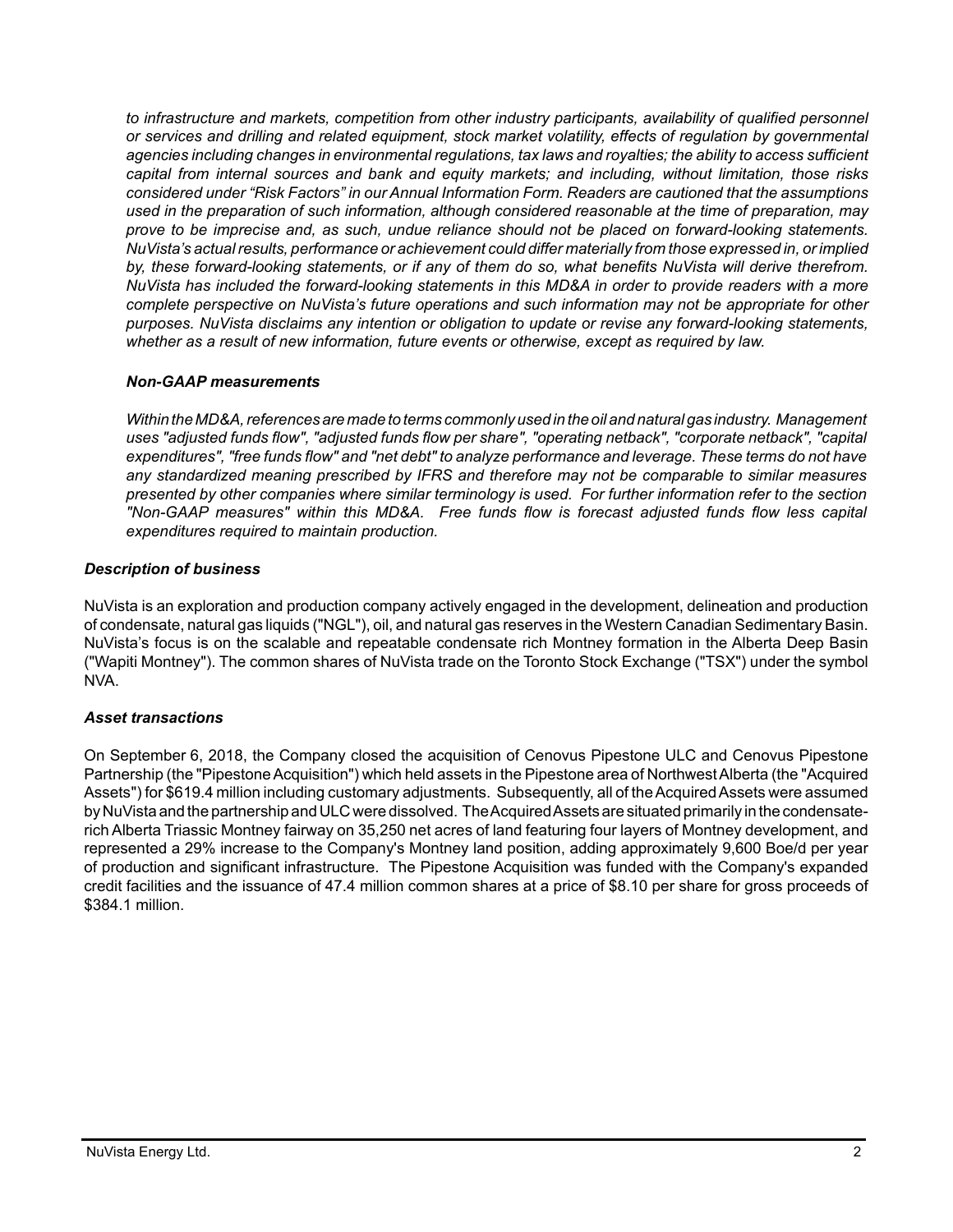# *Operations activity*

|                                                 | Three months ended December 31 |        | Year ended December 31 |           |
|-------------------------------------------------|--------------------------------|--------|------------------------|-----------|
| Number of wells                                 | 2019                           | 2018   | 2019                   | 2018      |
| Wells drilled - gross (net) $(1)$               | 7(7.0)                         | 3(3.0) | 34 (34.0)              | 26 (25.5) |
| Wells completed - gross (net) $(2)$             | 2(2.0)                         | 5(4.8) | 35(35.0)               | 23(22.5)  |
| Wells brought on production - gross (net) $(3)$ | 7 (7.0)                        | 0(0.0) | 39 (38.8)              | 19 (18.8) |

 $(1)$  Based on rig release date.

(2) Based on frac end date.

(3) Based on first production date of in-line test or on production and tied-in to permanent facilities.

For the three months ended December 31, 2019, NuVista drilled 6.0 (6.0 net) Montney condensate rich natural gas wells and 1 (1.0 net) disposal well compared to 3 (3.0 net) Montney condensate rich natural gas wells in the comparable period of 2018. For the year ended December 31 2019, NuVista drilled 31 (31.0 net) Montney condensate rich natural gas wells, 2 (2.0 net) oil wells and 1 (1.0 net) disposal well, compared to 25 (24.5 net) Montney condensate rich natural gas wells and 1 (1.0 net) disposal well in the comparable period of 2018**.**

All wells in 2019 and 2018 were drilled with a 100% success rate.

## *Production*

|                                          |         |         | Three months ended December 31 | Year ended December 31 |         |          |  |
|------------------------------------------|---------|---------|--------------------------------|------------------------|---------|----------|--|
|                                          | 2019    | 2018    | % Change                       | 2019                   | 2018    | % Change |  |
| Natural gas (Mcf/d)                      | 204.275 | 174.286 | 17                             | 182.322                | 144.750 | 26       |  |
| Condensate & oil (Bbls/d)                | 17.195  | 14.766  | 16                             | 15.170                 | 12,674  | 20       |  |
| NGLs (Bbls/d)                            | 5.769   | 5.246   | 10                             | 5.246                  | 3,554   | 48       |  |
| Total (Boe/d)                            | 57.010  | 49.060  | 16                             | 50.803                 | 40.353  | 26       |  |
| Condensate, oil & NGLs weighting (1) (2) | 40%     | 41%     |                                | 40%                    | 40%     |          |  |
| Condensate & oil weighting $(2)$         | 30%     | 30%     |                                | 30%                    | 31%     |          |  |

 $\overline{^{(1)}}$  NGLs include butane, propane and ethane.

 $(2)$  Product weighting is based on total production.

Production for the three months and year ended December 31, 2019 increased 16% and 26% respectively over the comparative periods of 2018 as a result of production increases from continued successful drilling of Montney wells, the incremental production associated with the Pipestone Acquisition, and production associated with the start up of the Pipestone compressor station in late September. Fourth quarter production of 57,010 Boe/d increased 10% from third quarter 2019 production of 51,819 Boe/d, primarily as a result of new wells brought on production in the quarter which offsets declines and unplanned downtime from third party facilities. Condensate & oil volume weighting of 30% in the fourth quarter was consistent with prior year comparative periods.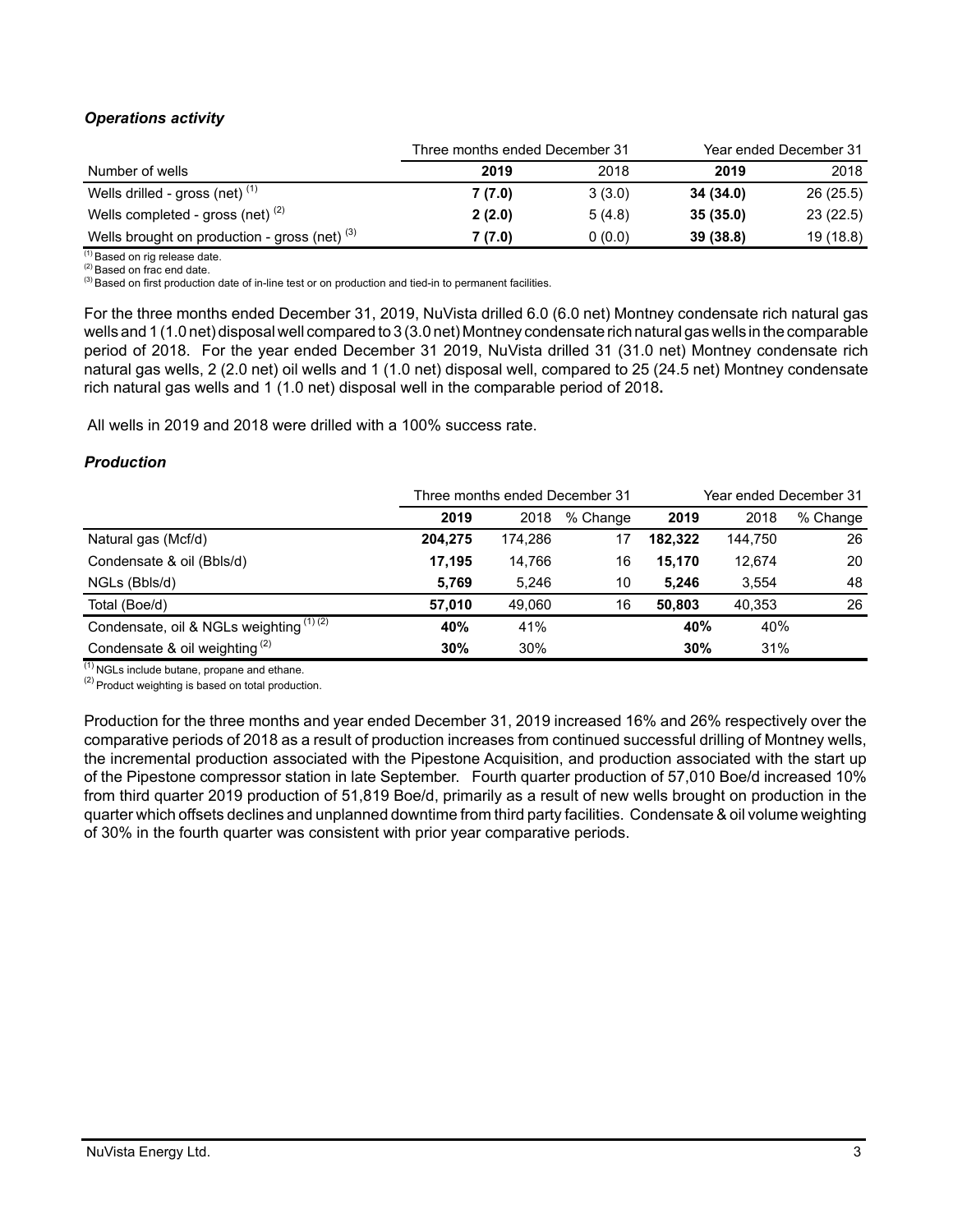# *Pricing*

|                                                       | Three months ended December 31 |         |          |        | Year ended December 31 |                 |  |
|-------------------------------------------------------|--------------------------------|---------|----------|--------|------------------------|-----------------|--|
|                                                       | 2019                           | 2018    | % change | 2019   |                        | $2018$ % change |  |
| Realized selling prices (1),(2)                       |                                |         |          |        |                        |                 |  |
| Natural gas (\$/Mcf)                                  | 2.74                           | 3.69    | (26)     | 2.78   | 3.51                   | (21)            |  |
| Condensate & oil (\$/Bbl)                             | 62.51                          | 51.60   | 21       | 64.06  | 70.92                  | (10)            |  |
| NGLs (\$/Bbl)                                         | 11.51                          | 28.53   | (60)     | 11.06  | 32.83                  | (66)            |  |
| Barrel of oil equivalent (\$/Boe)                     | 29.83                          | 31.69   | (6)      | 30.26  | 37.74                  | (20)            |  |
| <b>Benchmark pricing</b>                              |                                |         |          |        |                        |                 |  |
| Natural gas - AECO 5A daily index (Cdn\$/Mcf)         | 2.48                           | 1.56    | 59       | 1.76   | 1.50                   | 17              |  |
| Natural gas - AECO 7A monthly index (Cdn\$/Mcf)       | 2.34                           | 1.90    | 23       | 1.62   | 1.53                   | 6               |  |
| Natural gas - NYMEX (monthly) (US\$/MMbtu)            | 2.50                           | 3.64    | (31)     | 2.63   | 3.09                   | (15)            |  |
| Natural gas - Chicago Citygate (monthly) (US\$/MMbtu) | 2.44                           | 3.62    | (33)     | 2.56   | 3.06                   | (16)            |  |
| Natural gas - Dawn (daily) (US\$/MMbtu)               | 2.24                           | 3.79    | (41)     | 2.40   | 3.13                   | (23)            |  |
| Natural gas - Malin (monthly) (US\$/MMbtu)            | 2.65                           | 3.90    | (32)     | 2.67   | 2.69                   | (1)             |  |
| Oil - WTI (US\$/BbI)                                  | 56.96                          | 58.81   | (3)      | 57.03  | 64.77                  | (12)            |  |
| Oil - Edmonton Par - (Cdn\$/Bbl)                      | 68.10                          | 42.79   | 59       | 69.09  | 69.39                  |                 |  |
| Condensate - Condensate @ Edmonton (Cdn\$/Bbl)        | 70.03                          | 59.63   | 17       | 70.11  | 78.89                  | (11)            |  |
| Condensate - Average C5-WTI differential (US\$/BbI)   | (3.91)                         | (13.28) | (71)     | (4.20) | (3.67)                 | 14              |  |
| Exchange rate - (Cdn\$/US\$)                          | 1.32                           | 1.32    |          | 1.33   | 1.30                   | $\overline{c}$  |  |

(1) Prices exclude price risk management realized and unrealized gains and losses on financial derivative commodity contracts but includes gains and losses on physical sale contracts and natural gas price diversification.

 $(2)$  The average condensate and NGLs selling price is net of pipeline tariffs and fractionation fees.

The WTI benchmark averaged US\$56.96/Bbl in the fourth quarter of 2019, 3% below the fourth quarter of last year and slightly above the third quarter of this year which averaged US\$56.45/Bbl. In December of 2018, OPEC and other nations agreed to a 1.2 million Bbl/d production cut to stabilize the global oil market. In June 2019 these cuts were extended into 2020 and additional cuts are being contemplated to support the market given the outbreak of the coronavirus. US sanctions against Iran and Venezuela further reduced global oil supply, however offsetting this is continued growth in US production primarily in the Permian basin. Canadian heavy oil differentials widened in a sudden and unprecedented fashion in the fourth quarter of 2018 and this temporarily but significantly pressured the light oil market and also the condensate market. In December of 2018, the Alberta Government announced a mandated temporary oil supply curtailment which had the immediate effect of improving heavy oil, light oil and condensate differentials starting in January 2019. This curtailment continued throughout the year. The oil supply curtailments have now been extended to the end of 2020 but have been reduced, allowing for additional oil production which has increased demand for condensate. Condensate prices continued to outperform other liquid prices with the Edmonton marker averaging C\$70.03/Bbl for the quarter. The oil supply curtailment does not apply to condensate nor to NuVista.

US gas production continued to grow in 2019 but at a slower pace than the previous year. The production growth has been offset by growth in US liquid natural gas ("LNG") exports, gas exports to Mexico, and continued consumption growth in the power and industrial sectors. There are six major LNG projects in the US that are receiving gas already and there will be a number of additional projects coming online in 2020 that will help to provide support for North American gas prices. NYMEX gas prices were up compared to the third quarter of 2019 averaging US\$2.50/MMbtu, but a warm start to winter has pressured prices downwards when compared to last winter. Eastern North American and MidWest prices were down relative to NYMEX gas prices in the fourth quarter due to the warm start to winter in those markets. AECO gas prices averaged \$2.34/Mcf in the fourth quarter of 2019 representing an increase of 125% from \$1.04/Mcf in the third quarter of 2019 and a 23% increase from the fourth quarter of 2018. A significant local storage deficit and a new NGTL Firm Service protocol during system maintenance has improved AECO prices.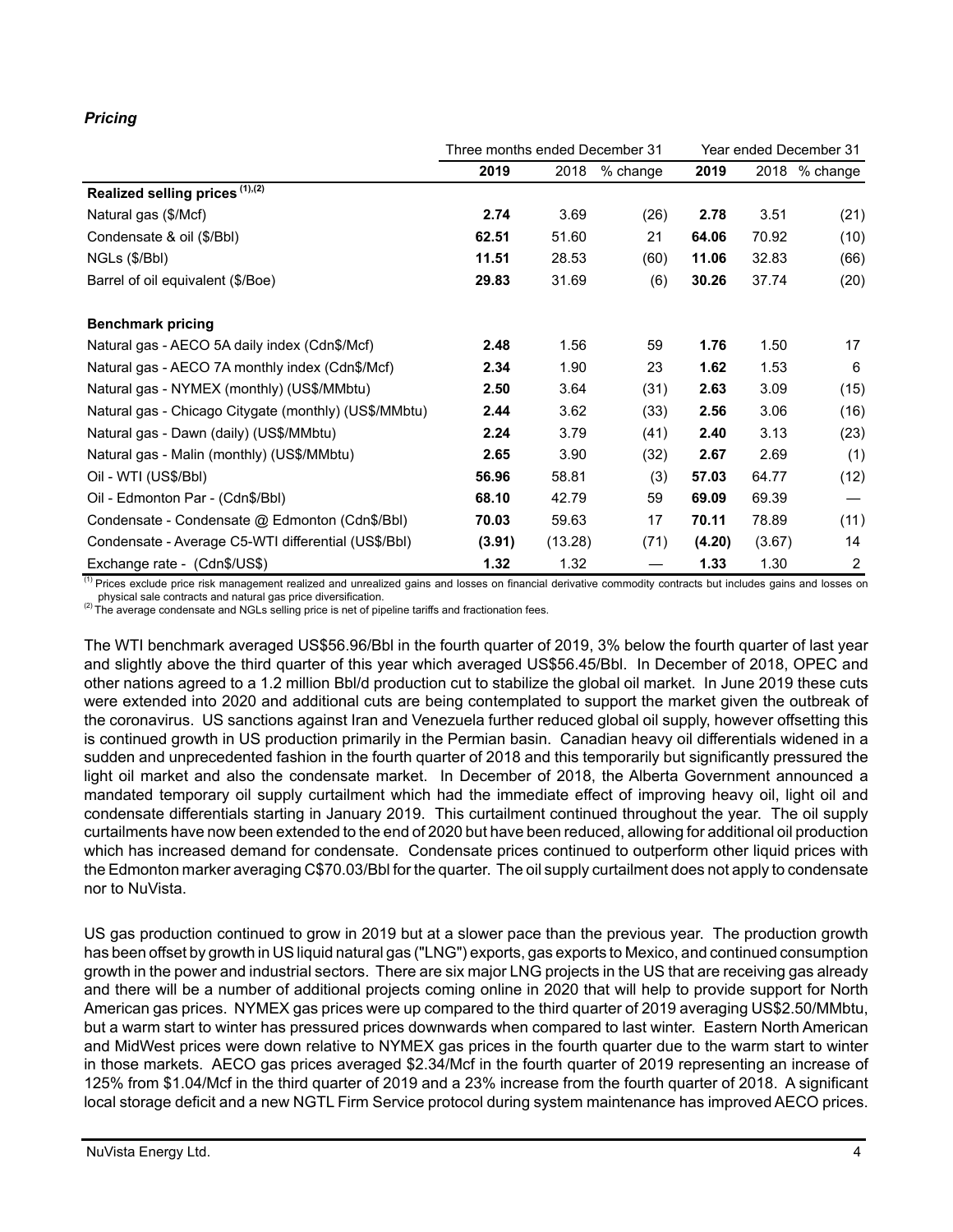### *Revenue*

#### *Petroleum and natural gas revenues*

|                                          |         |                 | Three months ended December 31 |                 |         | Year ended December 31 |         |                 |  |
|------------------------------------------|---------|-----------------|--------------------------------|-----------------|---------|------------------------|---------|-----------------|--|
|                                          | 2019    |                 | 2018                           |                 | 2019    |                        | 2018    |                 |  |
| (\$ thousands, except % amounts)         | S       | $%$ of<br>total | \$                             | $%$ of<br>total |         | $%$ of<br>total        |         | $%$ of<br>total |  |
| Natural gas <sup>(1)</sup>               | 51.486  | 33              | 59.136                         | 41              | 185.200 | 33                     | 185.170 | 33              |  |
| Condensate & oil                         | 98.884  | 63              | 70.103                         | 49              | 354.709 | 63                     | 328.083 | 59              |  |
| NGLs <sup>(2)</sup>                      | 6.109   | 4               | 13.767                         | 10              | 21.186  | 4                      | 42.596  | 8               |  |
| Total petroleum and natural gas revenues | 156.479 |                 | 143.006                        |                 | 561.095 |                        | 555.849 |                 |  |

<sup>(1)</sup> Natural gas revenue includes price risk management gains and losses on physical delivery sale contracts. For the three months and year ended December 31, 2019, our physical delivery sales contracts resulted in a loss of \$2.7 million and a gain of \$2.6 million respectively (2018 – \$1.1 million gain and \$18.3 million gain).  $^{(2)}$  Includes butane, propane, ethane and an immaterial amount of sulphur revenue.

For the three months ended December 31, 2019, petroleum and natural gas revenues increased 9% from the comparable period of 2018, due primarily to a 16% increase in production, offset by a 6% decrease in average per Boe realized price for the quarter.

For the year ended December 31, 2019, petroleum and natural gas revenue increased 1% over the comparable period of 2018, due primarily to a 26% increase in production offset by a 20% decrease in realized selling prices.

Condensate & oil volumes averaged 30% of total production in the fourth quarter of 2019, contributing to 63% of total petroleum and natural gas revenues.

A breakdown of natural gas revenue is as follows:

|                                                            | Three months ended December 31 |        |        |        |         | Year ended December 31 |         |        |  |
|------------------------------------------------------------|--------------------------------|--------|--------|--------|---------|------------------------|---------|--------|--|
|                                                            | 2019<br>2018                   |        |        |        | 2019    |                        | 2018    |        |  |
| (\$ thousands, except per unit amounts)                    | S                              | \$/Mcf | \$     | \$/Mcf | \$      | \$/Mcf                 | \$      | \$/Mcf |  |
| Natural gas revenue - AECO reference price (1)             | 44,623                         | 2.34   | 28,566 | 1.90   | 113.698 | 1.62                   | 79.439  | 1.53   |  |
| Heat/value adjustment <sup>(2)</sup>                       | 3.549                          | 0.20   | 2,620  | 0.17   | 9.390   | 0.15                   | 7.618   | 0.15   |  |
| Transportation revenue (3)                                 | 7.164                          | 0.40   | 7,194  | 0.48   | 28,751  | 0.45                   | 26.467  | 0.52   |  |
| Natural gas market diversification revenue (loss)          | (1, 138)                       | (0.06) | 19,649 | 1.07   | 30.807  | 0.52                   | 53.342  | 0.96   |  |
| AECO physical delivery sales contract gains (losses) $(4)$ | (2,712)                        | (0.14) | 1,107  | 0.07   | 2.554   | 0.04                   | 18.304  | 0.35   |  |
| Total natural gas revenue                                  | 51,486                         | 2.74   | 59.136 | 3.69   | 185.200 | 2.78                   | 185.170 | 3.51   |  |

 $(1)$  Average AECO 7A monthly index.

(2) Based on NuVista's historical adjustment of 9-10%.

<sup>(3)</sup> Cost of gas transportation from the transfer of custody sales point to the final sales point.

<sup>(4)</sup> Excludes price risk management realized and unrealized gains and losses on financial derivative commodity contracts but includes gains and losses on physical sale contracts.

For the three months ended December 31, 2019, natural gas revenue decreased 13% from the comparable period of 2018, due to a 17% increase in production offset by a 26% decrease in realized selling prices. For the year ended December 31, 2019, natural gas revenue remained consistent with the comparable period of 2018, due primarily to a 26% increase in production offset by a 21% decrease in realized selling prices.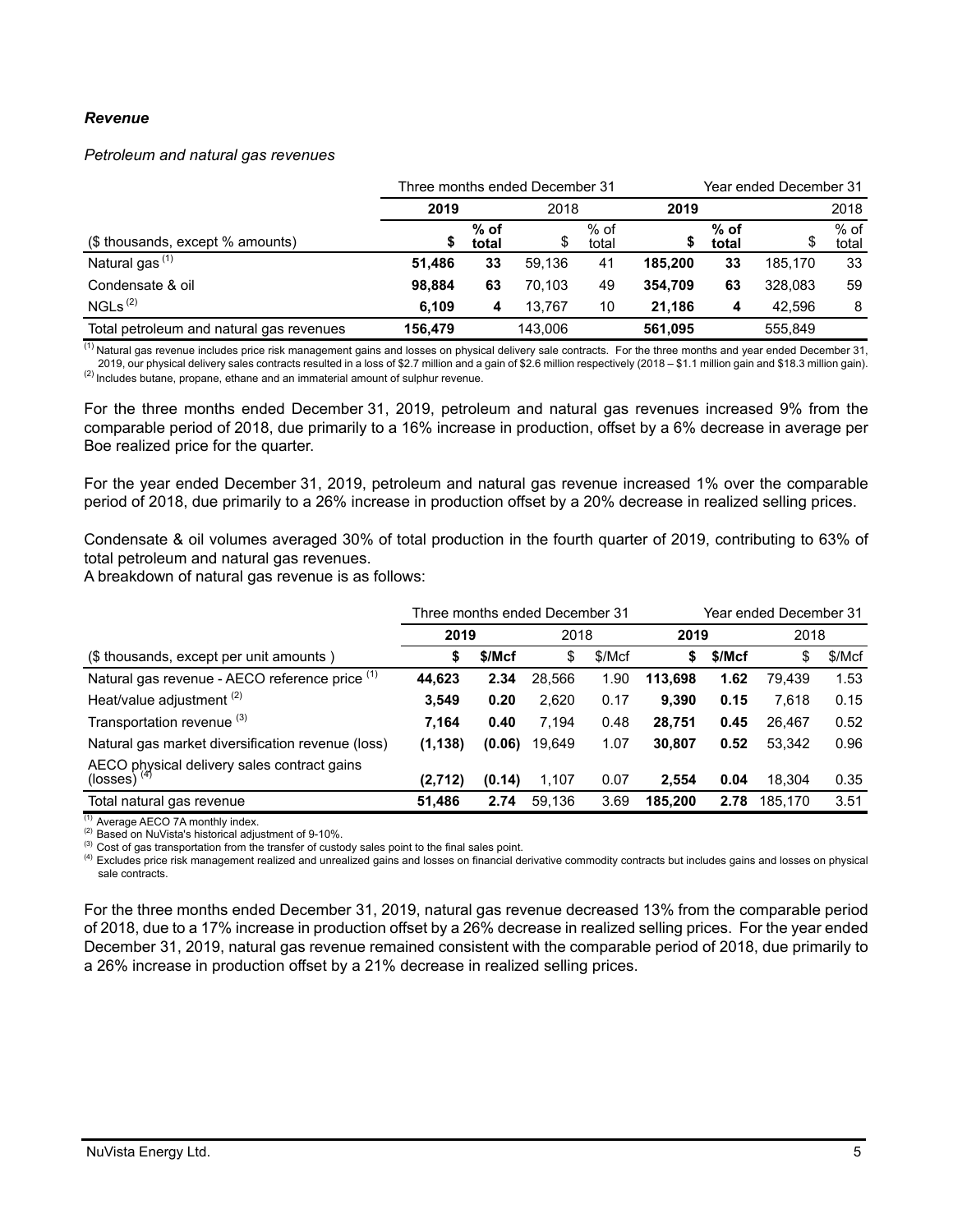|                             |      | Three months ended December 31 |      |      |
|-----------------------------|------|--------------------------------|------|------|
|                             | 2019 | 2018                           | 2019 | 2018 |
| AECO physical deliveries    | 48%  | 35%                            | 42%  | 33%  |
| Dawn physical deliveries    | 22%  | 26%                            | 24%  | 29%  |
| Malin physical deliveries   | 19%  | 23%                            | 21%  | 19%  |
| Chicago physical deliveries | 11%  | 16%                            | 13%  | 19%  |

The Company's fourth quarter physical natural gas sales portfolio was based on the following physical fixed price contracts or physical market deliveries:

NuVista receives a premium to the AECO spot gas price due to the higher heat content of its natural gas production. Price risk is also mitigated by the various gas marketing and transportation arrangements that the Company has in place to diversify and gain exposure to alternative natural gas markets in North America to limit its exposure to spot AECO pricing. For the three months ended December 31, 2019, the Company delivered 48% of its gas to AECO of which 26% was under AECO physical fixed price delivery sales contracts. NuVista delivered approximately 22% of its natural gas production to Dawn, 19% to Malin, and 11% to Chicago.

NuVista's exposure to AECO floating prices was limited to approximately 22% of volumes in the fourth quarter of 2019 as a result of this market egress, and the inclusion of pre-existing physical and financial delivery sales contracts. NuVista's existing contracts for firm transportation on export pipelines coupled with the financial NYMEX basis natural gas sales price derivative contracts will result in long term price diversification and exposure to AECO floating pricing limited to approximately 10%-25% of volumes in 2020 and beyond.

Excluding the impact of realized gains (losses) on physical sales contracts, the average selling price for natural gas for the three months and year ended December 31, 2019 was \$2.88/Mcf and \$2.74/Mcf respectively, compared to \$3.62/Mcf and \$3.16/Mcf for the comparative periods of 2018, and \$2.04/Mcf in the third quarter of 2019.

# *Condensate & oil revenue*

For the three months ended December 31, 2019, condensate & oil revenue increased 41% over the comparable period of 2018 due to a 16% increase in production and a 21% increase in the average realized selling price. For the year ended December 31, 2019, condensate & oil revenue increased 8% over the comparable period of 2018, due primarily to a 20% increase in production, partially offset by a 10% decrease in the average realized selling price.

Strong demand for condensate & oil in Alberta results in benchmark condensate prices at Edmonton trading at a premium to Canadian light oil prices. NuVista's realized condensate & oil prices include adjustments for pipeline tariffs to Edmonton and quality differentials. Condensate & oil realized selling prices averaged \$62.51/Bbl and \$64.06/ Bbl in the three months and year ended December 31, 2019, an increase of 21% and a decrease of 10% from \$51.60/ Bbl and \$70.92/Bbl for the comparable periods of 2018.

# *NGL revenue*

For the three months ended December 31, 2019, NGL revenue decreased 56% over the comparable period of 2018, due to a 60% decrease in the average realized selling price, partially offset by a 10% increase in production. For the year ended December 31, 2019, NGL revenue decreased 50% over the comparable period of 2018, due primarily to a 66% decrease in the average realized selling price, partially offset by a 48% increase in production.

The NGL contract year typically begins April 1st and ends March 31st of the following year. Western Canadian inventories of propane and butane drew significantly last fall which should lead to stronger prices for both of these products starting April of this year.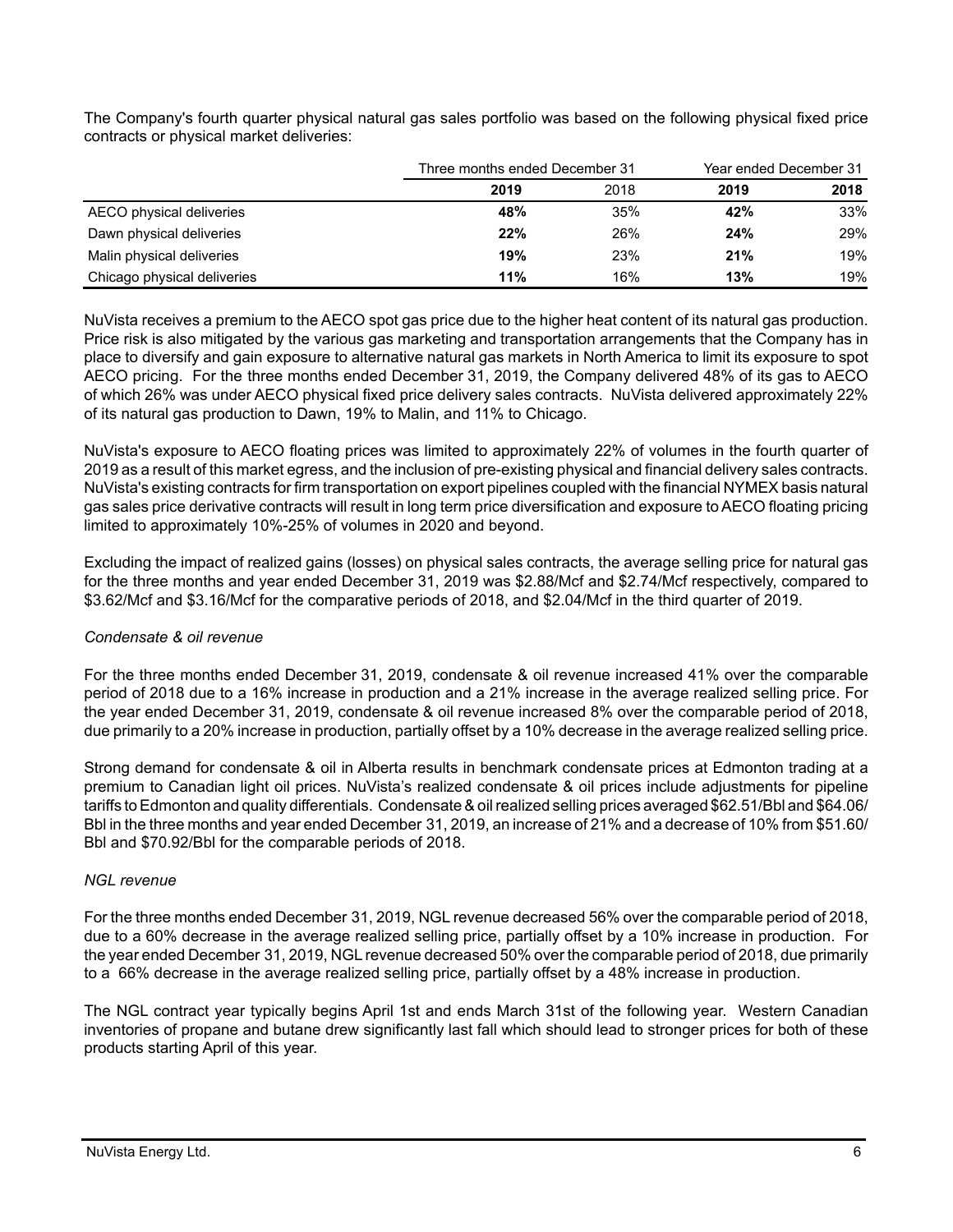## *Commodity price risk management*

NuVista has a disciplined commodity price risk management program as part of its financial risk management strategy. The purpose of this program is to reduce volatility in financial results and help stabilize adjusted funds flow against the unpredictable commodity price environment. NuVista's Board of Directors has authorized the use of fixed price, put option and costless collar contracts ("Fixed Price Contracts"), and approved the terms of NuVista's commodity price risk management program to allow the securing of minimum prices of the following:

| (% of net forecast after royalty production) | First 18 month<br>forward period | Following 18 month<br>forward period | Following 24 month<br>forward period |
|----------------------------------------------|----------------------------------|--------------------------------------|--------------------------------------|
| Natural Gas Fixed Price Contracts            | up to $70\%$                     | up to $60\%$                         | up to $50\%$                         |
| Crude Oil Fixed Price Contracts              | up to $70\%$                     | up to $60\%$                         | up to $30\%$                         |

The Board of Directors has set limits for entering into natural gas basis differential contracts that are the lesser of 50% of forecast natural gas production, net of royalties, or the volumes that would bring the combined natural gas basis differential contracts and natural gas fixed price contracts to 100% of forecast natural gas production, net of royalties. In addition, a maximum volume of up to 150,000 MMbtu/day has been approved, with a term of 7 years from the date any such swap is entered into.

Hedges on crude oil, natural gas liquids, natural gas, differentials and basis may be made in Canadian or U.S. dollars at the time the position is established and the U.S. dollar positions may be hedged to Canadian dollars during the term of the applicable hedge. Foreign currency exposure on interest payments and long-term debt, if there is that exposure, may also be hedged back to Canadian dollars.

|                                      |                                |                                  | Three months ended December 31 |                         |                           |                      |  |  |  |
|--------------------------------------|--------------------------------|----------------------------------|--------------------------------|-------------------------|---------------------------|----------------------|--|--|--|
| (\$ thousands)                       |                                | 2019                             |                                |                         | 2018                      |                      |  |  |  |
|                                      | <b>Realized</b><br>gain (loss) | <b>Unrealized</b><br>gain (loss) | Total<br>gain (loss)           | Realized<br>gain (loss) | Unrealized<br>gain (loss) | Total<br>gain (loss) |  |  |  |
| Natural gas                          | (127)                          | (30, 384)                        | (30, 511)                      | (6,279)                 | 36,121                    | 29,842               |  |  |  |
| Condensate & oil                     | 4,083                          | (30,060)                         | (25, 977)                      | (4,296)                 | 93.917                    | 89.621               |  |  |  |
| Foreign exchange                     |                                |                                  |                                | (108)                   | (78)                      | (186)                |  |  |  |
| Gain (loss) on financial derivatives | 3.956                          | (60.444)                         | (56, 488)                      | (10.683)                | 129.960                   | 119.277              |  |  |  |

During the fourth quarter of 2019, the commodity price risk management program resulted in a total loss of \$56.5 million, compared to a total gain of \$119.3 million for the comparable period of 2018 and a total loss of \$6.2 million in the third quarter of 2019. The fair value of financial derivative contracts is recorded in the financial statements. Unrealized gains and losses are the change in mark to market values or fair value of financial derivative contracts in place at the end of the quarter compared to the start of the quarter. The unrealized loss in the fourth quarter is primarily as a result of unrealized losses on both natural gas and oil contracts reflective of the narrowing AECO/ NYMEX basis forward strip pricing and increasing WTI forward strip pricing at the end of the quarter compared to the beginning of the quarter. Due to increased volatility in oil and gas prices and the related forward strips pricing, the impact of unrealized gains and/or losses on overall earnings in a particular reporting period can be substantial, as was the case in the fourth of 2019 and comparative period of 2018.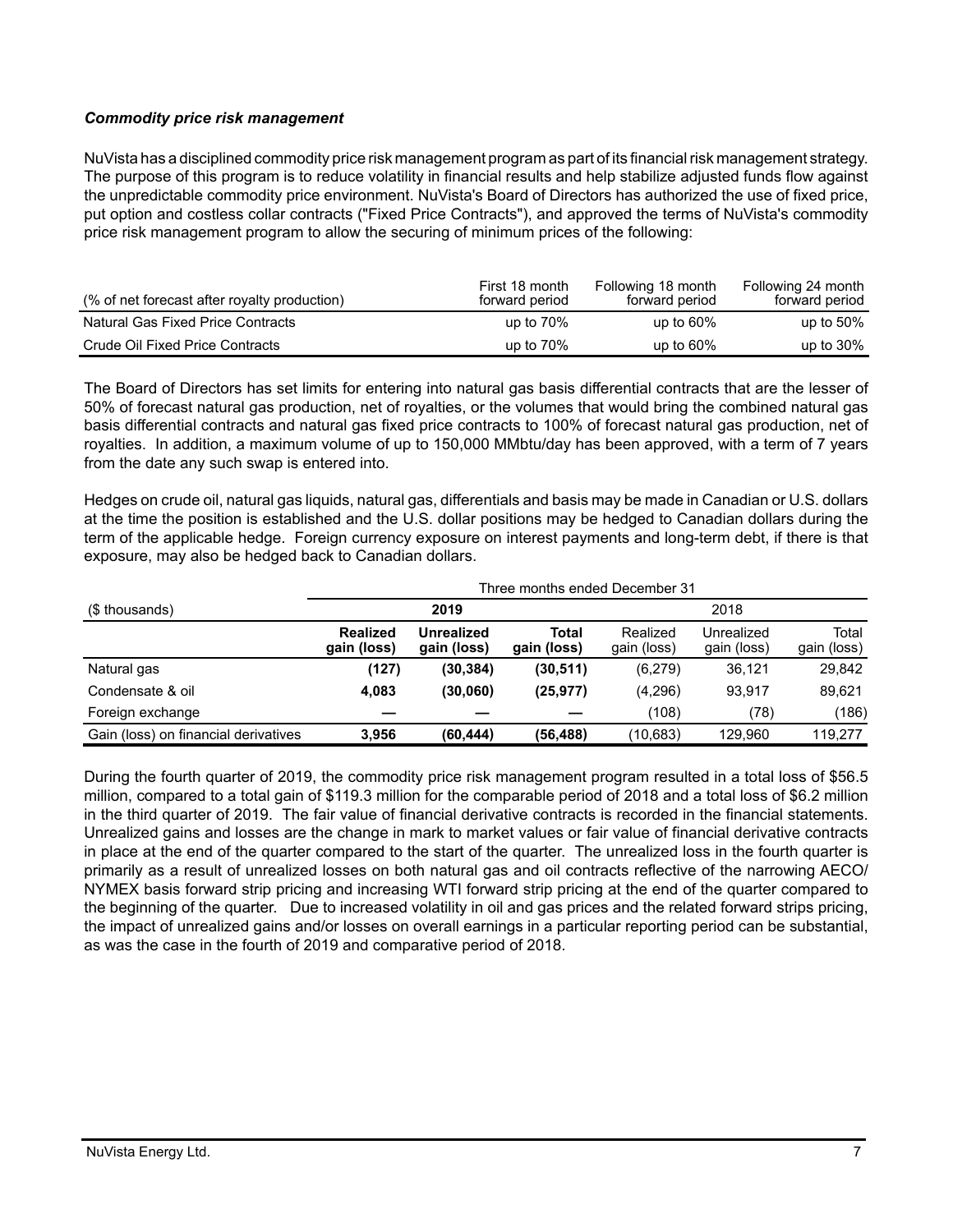|                                      |                         | Year ended December 31           |                      |                         |                           |                      |  |  |
|--------------------------------------|-------------------------|----------------------------------|----------------------|-------------------------|---------------------------|----------------------|--|--|
| (\$ thousands)                       |                         | 2019                             |                      | 2018                    |                           |                      |  |  |
|                                      | Realized<br>gain (loss) | <b>Unrealized</b><br>gain (loss) | Total<br>gain (loss) | Realized<br>gain (loss) | Unrealized<br>gain (loss) | Total<br>gain (loss) |  |  |
| Natural gas                          | 3,086                   | (98, 581)                        | (95, 495)            | (1,057)                 | 32.122                    | 31,065               |  |  |
| Condensate & oil                     | 14.295                  | (42, 582)                        | (28, 287)            | (37, 224)               | 61.273                    | 24,049               |  |  |
| Foreign exchange                     |                         |                                  |                      | (54)                    |                           | (54)                 |  |  |
| Gain (loss) on financial derivatives | 17.381                  | (141,163)                        | (123,782)            | (38, 335)               | 93.395                    | 55.060               |  |  |

For the year ended December 31, 2019, the commodity price risk management program resulted in a loss of \$123.8 million compared to a gain of \$55.1 million for the comparable period of 2018.

Nuvista has significant hedges currently in place, with approximately 57% of remaining forecast 2020 condensate & oil production hedged at an average floor price of C\$ WTI 77.24/Bbl, and approximately 46% of remaining forecast 2020 natural gas production hedged at an average floor price of \$2.01/Mcf.

Price risk management on our physical delivery sale contracts resulted in a loss of \$2.7 million and a gain of \$2.6 million respectively for the three months and year ended December 31, 2019 compared to gains of \$1.1 million and \$18.3 million for the comparable periods of 2018.

#### (a) Financial instruments

The following is a summary of financial derivatives contracts in place as at December 31, 2019:

|            | WTI fixed price swap |           |
|------------|----------------------|-----------|
| Term $(1)$ | Bbls/d               | Cdn\$/Bbl |
| 2020       | 6.099                | 76.28     |

 $\frac{1}{1}$  Table presented as weighted average volumes and prices.

|            | <b>AECO-NYMEX</b><br>basis swap |                              | <b>Chicago-NYMEX</b><br>basis swap |                              | <b>Malin-NYMEX</b><br>basis swap |                              | <b>AECO-Malin</b><br>basis swap |                              | Dawn-NYMEX<br>basis swap |                              |
|------------|---------------------------------|------------------------------|------------------------------------|------------------------------|----------------------------------|------------------------------|---------------------------------|------------------------------|--------------------------|------------------------------|
| Term $(1)$ | <b>MMbtu/d</b>                  | <b>US\$/</b><br><b>MMbtu</b> | MMbtu/d                            | <b>US\$/</b><br><b>MMbtu</b> | <b>MMbtu/d</b>                   | <b>US\$/</b><br><b>MMbtu</b> | MMbtu/d                         | <b>US\$/</b><br><b>MMbtu</b> | <b>MMbtu/d</b>           | <b>US\$/</b><br><b>MMbtu</b> |
| 2020       | 47.500                          | (0.96)                       | 15,000                             | (0.25)                       | 11,667                           | (0.51)                       | 8,333                           | 0.68                         | 10.000                   | (0.26)                       |
| 2021       | 95,000                          | (0.98)                       | 15,000                             | (0.24)                       | 20,000                           | (0.66)                       |                                 |                              | 10,000                   | (0.26)                       |
| 2022       | 95,000                          | (0.97)                       | 12,493                             | (0.24)                       | 16,658                           | (0.66)                       |                                 |                              | 8,329                    | (0.26)                       |
| 2023       | 100,000                         | (1.01)                       |                                    |                              |                                  |                              |                                 |                              |                          |                              |
| 2024       | 100.000                         | (1.00)                       |                                    |                              |                                  |                              |                                 |                              |                          |                              |
| 2025       | 35,000                          | (1.00)                       |                                    |                              |                                  |                              |                                 |                              |                          |                              |

 $(1)$  Table presented as weighted average volumes and prices.

|            | NYMEX fixed price swap |            | Dawn fixed price swap |            |  |
|------------|------------------------|------------|-----------------------|------------|--|
| Term $(1)$ | MMbtu/d                | US\$/MMbtu |                       | US\$/MMbtu |  |
| 2020       | 51.243                 | 2.68       | 1.243                 | 2.63       |  |

 $(1)$  Table presented as weighted average volumes and prices.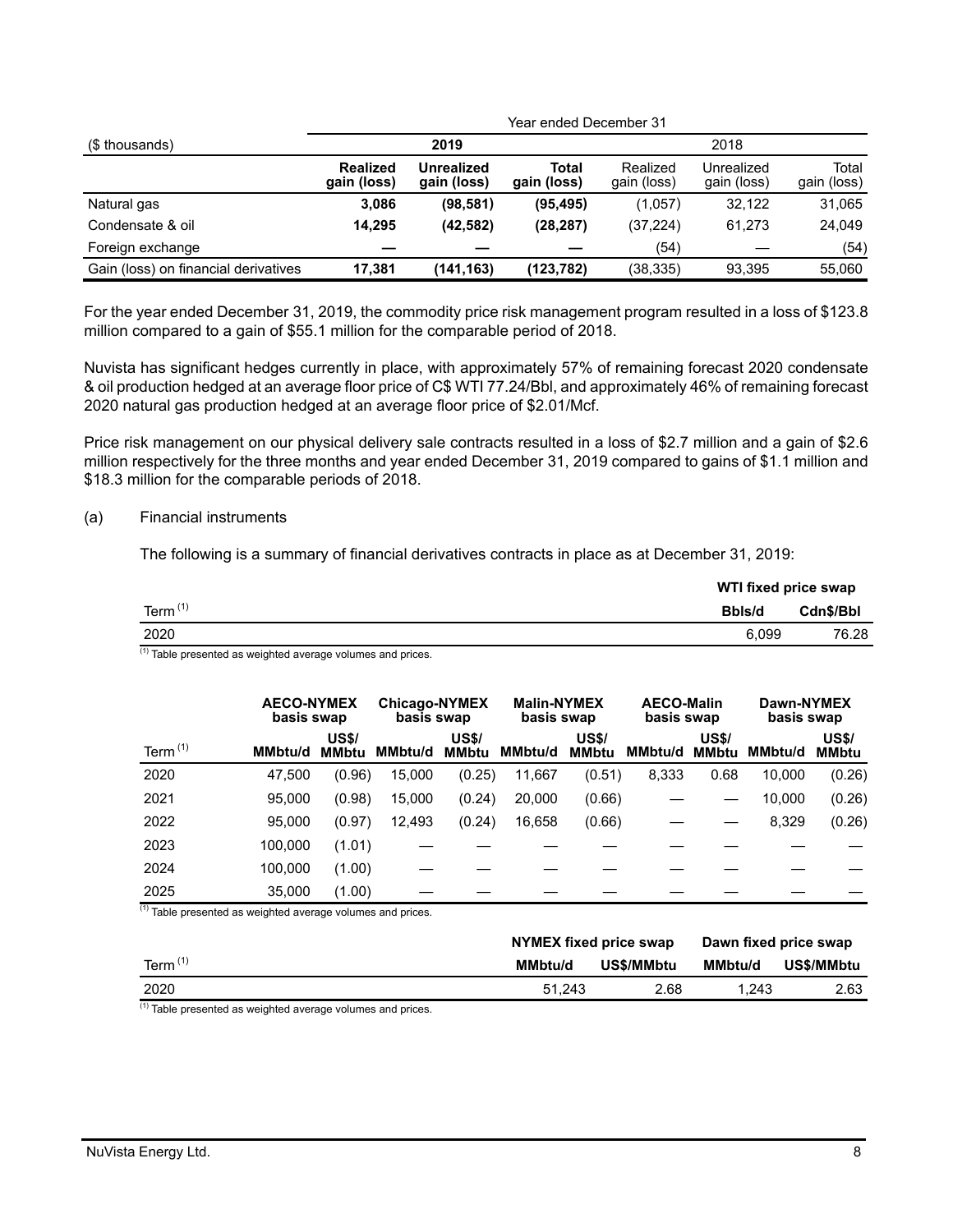|                           |        | C\$ WTI 3 Way Collar |           |           |
|---------------------------|--------|----------------------|-----------|-----------|
| Term $(1)$                | Bbls/d | Cdn\$/Bbl            | Cdn\$/Bbl | Cdn\$/Bbl |
| 2020                      | 4.049  | 65.62                | 78.67     | 85.81     |
| $(1) - \cdot$<br>.<br>. . |        |                      |           |           |

 $<sup>(1)</sup>$  Table presented as weighted average volumes and prices.</sup>

Subsequent to December 31, 2019 the Company restructured contracts on 1,600 Bbl/d of the C\$WTI 3 Way collars by removing the ceiling in exchange for increasing the sold floor from C\$70/Bbl to C\$71/Bbl for the February 2020 to December 2020 term.

#### (b) Physical delivery sales contracts

The Company enters into physical delivery sales contracts to manage commodity price risk. These contracts are not considered to be derivatives and therefore not recorded at fair value. They are considered sales contracts and are recorded at cost at the time of transaction.

The following is a summary of the physical delivery sales contracts in place as at December 31, 2019:

|            |        | <b>AECO fixed price swap</b> |                | Dawn fixed price swap |         | <b>Dawn-NYMEX Basis</b> |
|------------|--------|------------------------------|----------------|-----------------------|---------|-------------------------|
| Term $(1)$ | GJ/d   | Cdn\$/GJ                     | <b>MMbtu/d</b> | US\$/MMbtu            | MMbtu/d | <b>US\$/MMbtu</b>       |
| 2020       | 46.339 | 1.41                         | 1.243          | 2.62                  | 10.000  | (0.26)                  |
| 2021       |        |                              |                |                       | 10.000  | (0.26)                  |
| 2022       |        |                              |                |                       | 8.329   | (0.26)                  |

 $(1)$  Table presented as weighted average volumes and prices.

#### *Royalties*

|                                                                            | Three months ended<br>December 31 | Year ended<br>December 31 |          |           |
|----------------------------------------------------------------------------|-----------------------------------|---------------------------|----------|-----------|
| (\$ thousands, except % and per Boe amounts)                               | 2019                              | 2018                      | 2019     | 2018      |
| Gross royalties                                                            | 13.336                            | 8.104                     | 42.767   | 27,691    |
| Gas cost allowance ("GCA")                                                 | (3,768)                           | (3,256)                   | (15,098) | (11, 418) |
| Net royalties                                                              | 9,568                             | 4,848                     | 27.669   | 16,273    |
| Gross royalty % excluding physical delivery sales contracts <sup>(1)</sup> | 8.4                               | 5.7                       | 7.7      | 5.2       |
| Gross royalty % including physical delivery sales contracts                | 8.5                               | 5.7                       | 7.6      | 5.0       |
| Net royalties \$/Boe                                                       | 1.82                              | 1.07                      | 1.49     | 1.10      |

 $(1)$  Calculated as gross royalties as a % of petroleum and natural gas revenues excluding gains (losses) on physical delivery sales contracts.

For the three months and year ended December 31, 2019, gross royalties increased 65% and 54% respectively as compared to the comparable periods of 2018 as a result of the production increases over the prior year. Gross royalties as a percentage of petroleum and natural gas revenues increased as a result of a greater number of wells having fully utilized the royalty incentive programs which carried reduced initial royalty rates.

The Company also receives GCA from the Crown, which reduces royalties to account for expenses incurred by NuVista to process and transport the Crown's portion of natural gas production. For the three months and year ended December 31, 2019, the 16% and 32% increase in GCA credits received compared to the comparative periods of 2018 is primarily due to the increased crown royalty payments made to the Crown as a result of increased production.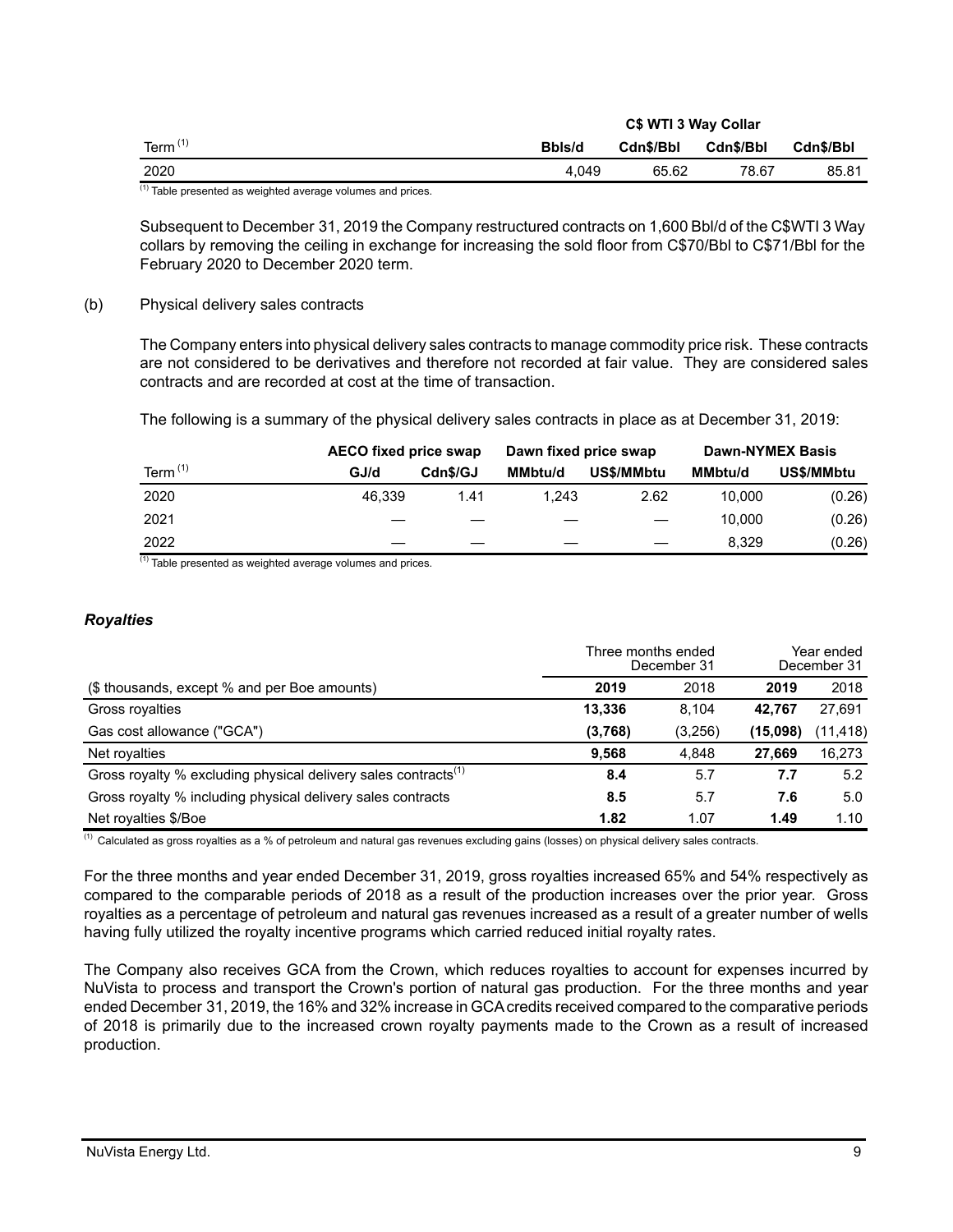NuVista's physical price risk management and gas market diversification activities impact reported average royalty rates as royalties are based on government market reference prices for delivery of product in Alberta and not the Company's average realized prices that include price risk management and gas market diversification activities.

## *Transportation expenses*

|                                                  | Three months ended December 31 | Year ended December 31 |        |        |
|--------------------------------------------------|--------------------------------|------------------------|--------|--------|
| (\$ thousands, except per unit amounts)          | 2019                           | 2018                   | 2019   | 2018   |
| Natural gas transportation expense               | 12.517                         | 11.830                 | 48.969 | 41,333 |
| Condensate, oil & NGL transportation expense     | 2.346                          | 1.408                  | 7.364  | 3,766  |
| Total transportation expense                     | 14.863                         | 13.238                 | 56.333 | 45.099 |
| Natural gas transportation \$/Mcf <sup>(1)</sup> | 0.67                           | 0.74                   | 0.74   | 0.78   |
| Condensate, oil & NGL transportation \$/Bbl      | 1.11                           | 1.04                   | 0.99   | 0.81   |
| Total transportation \$/Boe                      | 2.83                           | 2.93                   | 3.04   | 3.06   |

 $(1)$  Includes total gas transportation from the plant gate to the final sales point.

For the three months and year ended December 31, 2019, total transportation expenses on a total dollar basis increased from the comparative periods of 2018 due primarily to higher volumes and additional firm commitments for gas transportation and increased trucking of condensate volumes. NuVista incurs transportation expenses on these gas volumes, however, the tolls are more than offset by the higher realized gas prices received at markets outside Alberta. Fourth quarter total transportation expense increased slightly from third quarter total transportation expense of \$14.5 million (\$3.03/Boe).

Condensate transportation expense on a \$/Bbl basis is dependent on the proportion of condensate production volumes flowing through third party liquids pipelines which incurs lower transportation rates than trucked volumes. The higher condensate transportation rates for the three months and year ended December 31, 2019 as compared to the prior year comparative periods was primarily as a result of increased condensate production and the trucking of this production from new third party facilities in 2019. Construction of third party liquid pipelines at these facilities is ongoing, with scheduled completion in the first quarter of 2020.

## *Operating expenses*

|                                         | Three months ended December 31 |        | Year ended December 31 |         |
|-----------------------------------------|--------------------------------|--------|------------------------|---------|
| (\$ thousands, except per unit amounts) | 2019                           | 2018   | 2019                   | 2018    |
| Operating expenses                      | 50.528                         | 40.886 | 178.275                | 143.603 |
| Per Boe                                 | 9.63                           | 9.06   | 9.61                   | 9.75    |

For the three months and year ended December 31, 2019, operating expenses increased 24% as a result of the increased production compared to the prior year comparative periods of 2018. The per Boe costs decreased slightly on the prior year to date comparative period due to increased production, operational efficiencies, high utilization of the Elmworth and Bilbo compressor stations and the integration of the acquired Pipestone assets. Compared to third quarter operating expenses of \$47.5 million (\$9.97/Boe), fourth quarter operating expenses per Boe decreased primarily due to the incremental production increases in Pipestone leading to higher efficiency and facility utilization.

In accordance with the adoption of IFRS 16 - *Leases* on January 1, 2019 as disclosed in Note 3 to the financial statements, base rent for the Company's field office is recognized as a lease beginning January 1, 2019. This has resulted in base rent costs in the amount of \$127.0 thousand in the year ended December 31, 2019 being excluded from operating expenses, as the costs are now accounted for under the new lease standard.

The minimum take or pay commitments associated with the gas processing lease and gas transportation lease identified in the third quarter of 2019 is excluded from operating expense and classified as a lease under IFRS 16.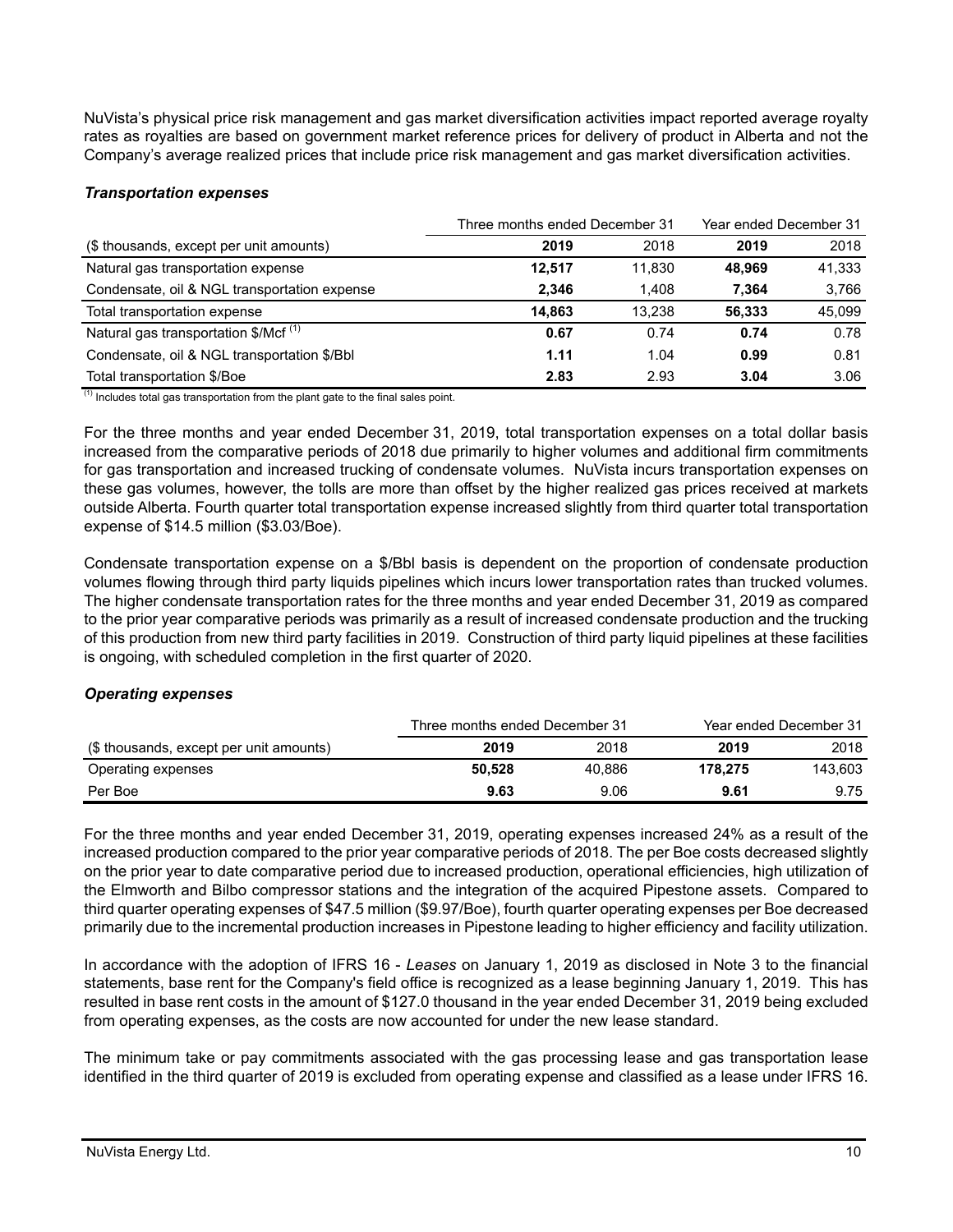For the year ended December 31, 2019, total payments under these two new leases of \$3.4 million were excluded from operating expenses and accounted for under the new lease standard.

|                                        | Three months ended December 31 | Year ended December 31 |          |         |
|----------------------------------------|--------------------------------|------------------------|----------|---------|
| (\$ thousands, except per Boe amounts) | 2019                           | 2018                   | 2019     | 2018    |
| Gross G&A expenses                     | 5,749                          | 5.768                  | 23,976   | 23,358  |
| Overhead recoveries                    | (372)                          | (497)                  | (1,794)  | (934)   |
| Capitalized G&A                        | (897)                          | (1, 191)               | (5, 330) | (4,884) |
| Net G&A expenses                       | 4,480                          | 4,080                  | 16,852   | 17,540  |
| Gross G&A per Boe                      | 1.10                           | 1.28                   | 1.29     | 1.59    |
| Net G&A per Boe                        | 0.85                           | 0.90                   | 0.91     | 1.19    |

#### *General and administrative expenses ("G&A")*

For the three months and year ended December 31, 2019, gross G&A expenses have remained consistent with the prior comparative quarter, but increased slightly from the prior year comparative period, consistent with increasing company size and activity. As a result of continued production increases and efficiencies gained from an operational focus on Wapiti Montney and continued focus on cost control, NuVista has continued to drive G&A costs per Boe downwards.

The Company's policy of allocating and capitalizing G&A expenses associated with new capital projects remained unchanged in 2018 and 2019. Overhead recoveries have increased since the Pipestone Acquisition due to NuVista's ownership interest and operatorship of the Wembley gas plant. G&A capitalized and operating recoveries are in accordance with industry practice.

In accordance with the adoption of IFRS 16 - *Leases* on January 1, 2019 as disclosed in Note 3 to the financial statements, base rent for the Company's head office expense is recognized as a lease prospective January 1, 2019. This has resulted in base rent costs in the amount of \$0.7 million in the year ended December 31, 2019 being excluded from gross G&A expenses, as the costs are now accounted for under the new lease standard.

|                               |       | Three months ended December 31 |       | Year ended December 31 |
|-------------------------------|-------|--------------------------------|-------|------------------------|
| (\$ thousands)                | 2019  | 2018                           | 2019  | 2018                   |
| Stock options                 | 814   | 919                            | 3,679 | 3,515                  |
| Director deferred share units | 720   | (725)                          | 478   | (366)                  |
| Restricted share awards       | 335   | 414                            | 1.422 | 1,668                  |
| Performance share awards      | 202   | 97                             | 621   | 225                    |
| Total                         | 2.071 | 705                            | 6,200 | 5.042                  |

## *Share-based compensation expense*

Share-based compensation expense relates to the amortization of the fair value of stock option awards, performance share awards ("PSA"), restricted share awards ("RSA") and accruals for future payments under the director deferred share unit ("DSU") plan.

The increase in share-based compensation for the three months and year ended December 31, 2019 over the prior year comparative periods was primarily due to the change in the valuation of the DSU liability and related DSU expense. For the year ended December 31, 2019, the increase in DSU expense recognized on DSUs granted in the year more than offset the decrease in DSU liability as a result of the decrease in share price from \$4.08/share at December 31, 2018 to \$3.19/share at December 31, 2019.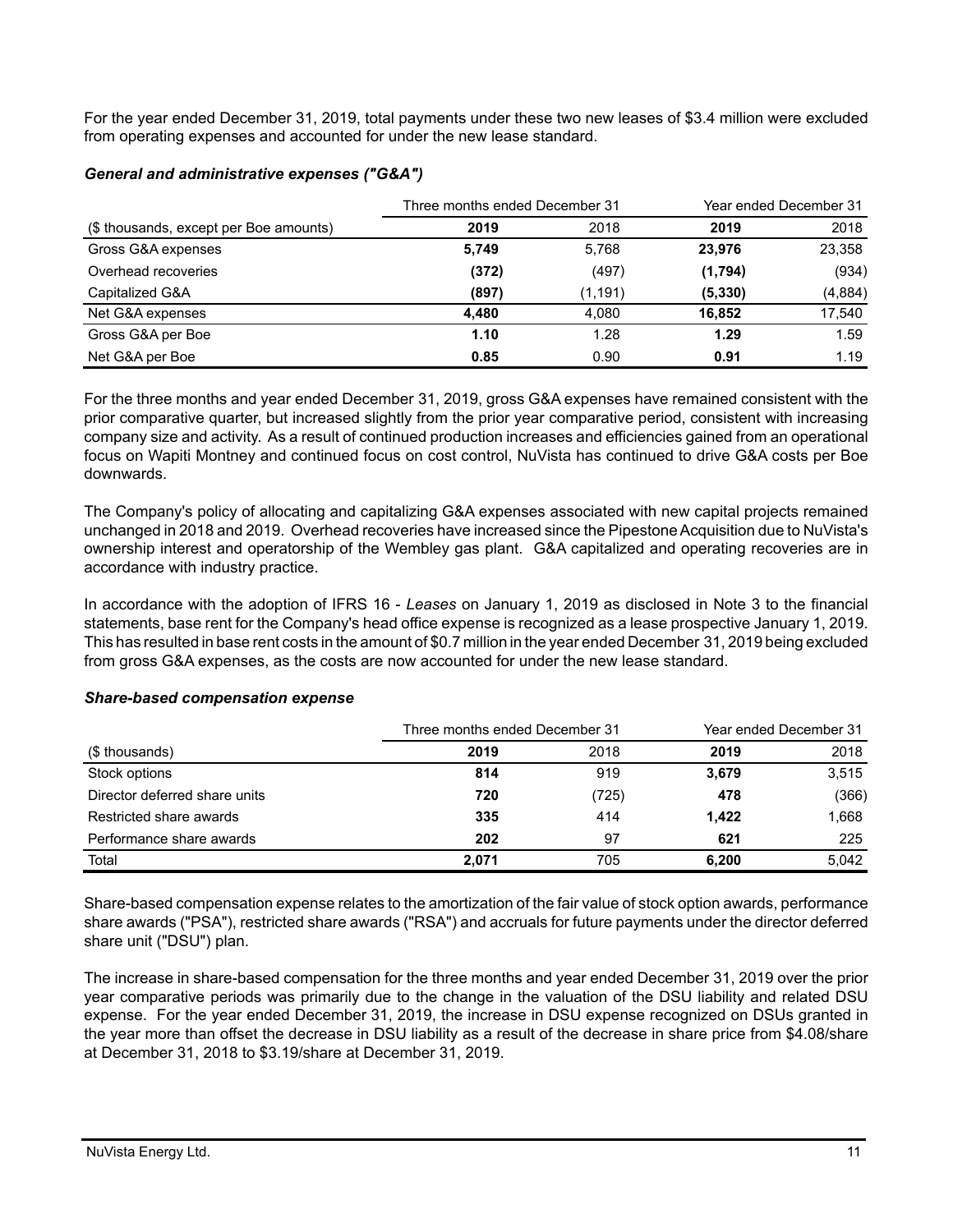## *Transaction costs*

|                                        |      | Three months ended December 31 | Year ended December 31 |       |  |
|----------------------------------------|------|--------------------------------|------------------------|-------|--|
| (\$ thousands, except per Boe amounts) | 2019 | 2018                           | 2019                   | 2018  |  |
| Total transaction costs                |      |                                |                        | 2.624 |  |
| Total transaction costs per Boe        |      |                                |                        | 0.18  |  |

Transaction costs are related to the Pipestone Acquisition that occurred in the third quarter of 2018. These costs include advisory, legal and other professional fees.

## *Financing costs*

|                                              | Three months ended December 31 |       | Year ended December 31 |        |
|----------------------------------------------|--------------------------------|-------|------------------------|--------|
| (\$ thousands, except per Boe amounts)       | 2019                           | 2018  | 2019                   | 2018   |
| Interest on long-term debt (credit facility) | 3,801                          | 2,548 | 14.208                 | 5.509  |
| Interest on senior unsecured notes (1)       | 3,813                          | 3,813 | 15,179                 | 16,222 |
| Call premium on redemption of 2021 Notes     |                                |       |                        | 6,562  |
| Interest expense                             | 7,614                          | 6,361 | 29,387                 | 28,293 |
| Lease interest expense                       | 2,582                          |       | 3,631                  |        |
| Accretion expense                            | 612                            | 540   | 2,070                  | 1,776  |
| Total financing costs                        | 10,808                         | 6,901 | 35,088                 | 30,069 |
| Interest expense per Boe                     | 1.45                           | 1.41  | 1.58                   | 1.92   |
| Total financing costs per Boe                | 2.06                           | 1.53  | 1.89                   | 2.04   |

 $<sup>(1)</sup>$  2018 year to date value includes \$2.2 million of remaining accretion of carrying value to face value on redemption of 2021 Notes.</sup>

For the three months and year ended December 31, 2019, interest expense on long-term debt increased from the comparable periods in 2018 due to higher average bank indebtedness and interest rates throughout the period. Average interest rates on long-term debt for the three months and year ended December 31, 2019 were 3.9% and 3.8% compared to average interest rates of 3.5% and 3.3% for the comparative periods of 2018. Interest rates have increased in 2019 commensurate with an increase in the Bank of Canada overnight lending rates. Interest expense on long-term debt includes interest standby charges on the Company's syndicated credit facilities.

On March 2, 2018, the Company issued \$220.0 million aggregate principal amount of 6.50% senior unsecured notes due March 2, 2023 ("2023 Notes"). Part of the proceeds from the 2023 Notes were used to redeem all of the Company's existing \$70.0 million of 9.875% senior unsecured notes ("2021 Notes"), resulting in an agreed redemption call premium of \$6.6 million, and \$2.2 million of remaining accretion of the carrying value which is included in interest expense on a year to date basis, for a total incremental expense on payout of \$8.8 million. See also the "liquidity and capital resources" section in this MD&A.

Interest on the senior unsecured notes issued for the three months and year ended December 31, 2019, is for interest paid or accrued at the coupon rate to the end of the period on the 2021 and 2023 Notes. The effective interest rate on the 2021 Notes was 11.0%. The effective interest rate on the 2023 Notes is 7.0%. The carrying value of the 2023 Notes at December 31, 2019 is \$216.8 million.

Lease interest expense for the three months and year ended December 31, 2019 is from the adoption of IFRS 16 - *Leases* on January 1, 2019 as disclosed in Note 3 to the financial statements. The weighted average incremental borrowing rate on the office lease liabilities is 6%. Two new leases were identified in the third quarter of 2019 for gas processing and transportation associated with the start up of the Pipestone compressor and pipeline connecting the compressor to the SemCAMS Wapiti plant. The weighted average incremental borrowing rates on these new lease liabilities are 8% and 11% respectively.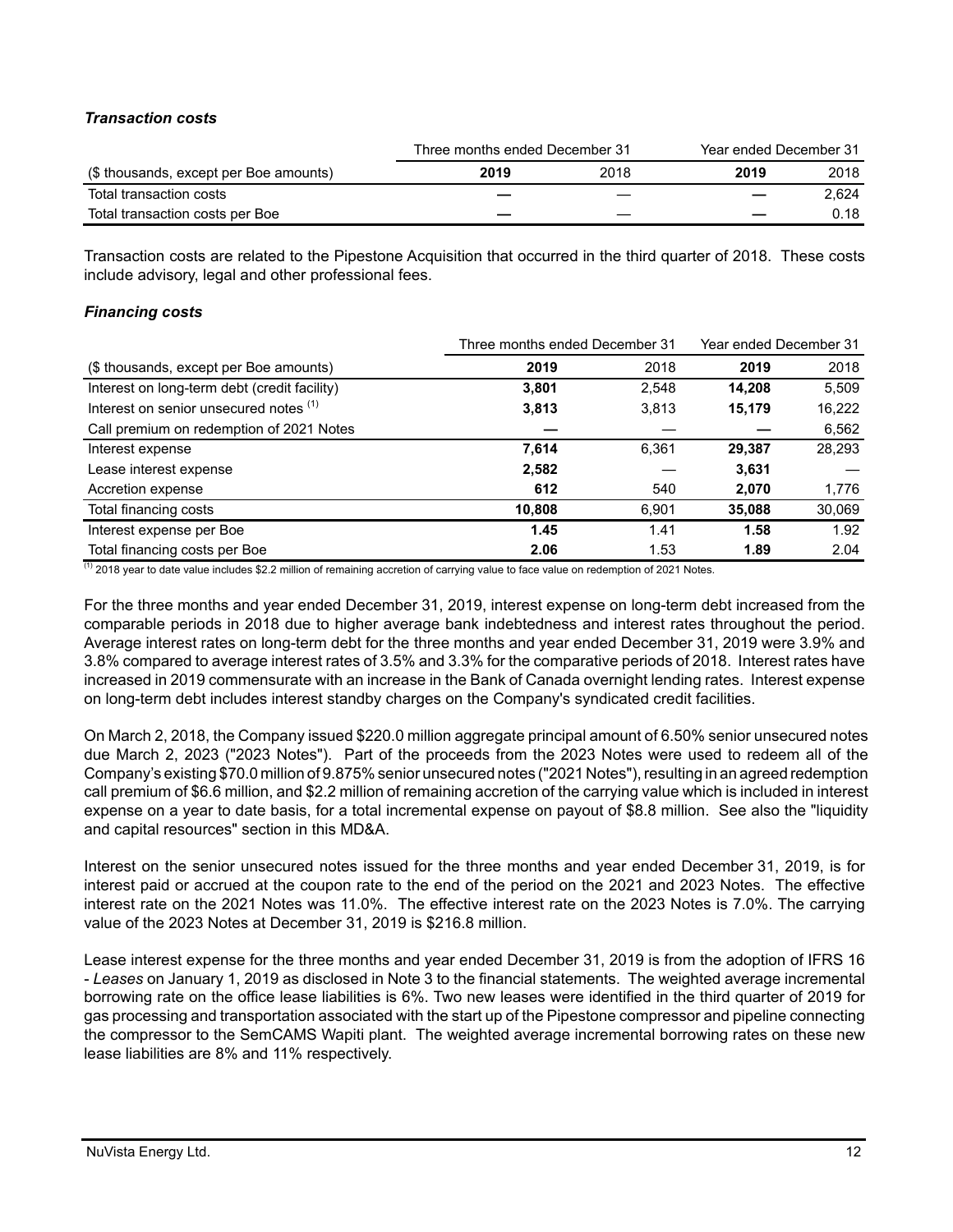### *Operating netback and corporate netback*

The tables below summarizes operating netback and corporate netback on a total dollar and per Boe basis for the three months and year ended December 31, 2019 and 2018:

|                                               | Three months ended December 31 |        |           |        |
|-----------------------------------------------|--------------------------------|--------|-----------|--------|
|                                               |                                | 2019   |           | 2018   |
| (\$ thousands, except per Boe amounts)        | \$                             | \$/Boe | \$        | \$/Boe |
| Petroleum and natural gas revenues (1)        | 156,479                        | 29.83  | 143,006   | 31.69  |
| Realized gain (loss) on financial derivatives | 3,956                          | 0.75   | (10,683)  | (2.37) |
|                                               | 160,435                        | 30.58  | 132,323   | 29.32  |
| Royalties                                     | (9, 568)                       | (1.82) | (4,848)   | (1.07) |
| Transportation expense                        | (14, 863)                      | (2.83) | (13,238)  | (2.93) |
| Operating expense                             | (50,528)                       | (9.63) | (40, 886) | (9.06) |
| Operating netback <sup>(2)</sup>              | 85,476                         | 16.30  | 73,351    | 16.26  |
| General and administrative expense            | (4, 480)                       | (0.85) | (4,080)   | (0.90) |
| Deferred share units recovery (expense)       | (720)                          | (0.14) | 725       | 0.16   |
| Interest and lease finance expense            | (10, 196)                      | (1.94) | (6, 361)  | (1.41) |
| Corporate netback <sup>(2)</sup>              | 70.080                         | 13.37  | 63,635    | 14.11  |

 $^{(1)}$  Includes price risk management losses of \$2.7 million (2018 - \$1.1 million gain) on physical delivery sales contracts.

 $^{(2)}$  Non-GAAP measure that does not have any standardized meaning under IFRS and therefore may not be comparable to similar measures presented by other companies where similar terminology is used. Reference should be made to the section entitled "Non-GAAP measurements".

|                                               | <b>Year ended December 31</b> |        |            |        |
|-----------------------------------------------|-------------------------------|--------|------------|--------|
|                                               |                               | 2019   |            | 2018   |
| (\$ thousands, except per Boe amounts)        | \$                            | \$/Boe | \$         | \$/Boe |
| Petroleum and natural gas revenues (1)        | 561,095                       | 30.26  | 555,849    | 37.74  |
| Realized gain (loss) on financial derivatives | 17,381                        | 0.94   | (38, 335)  | (2.60) |
|                                               | 578,476                       | 31.20  | 517,514    | 35.14  |
| Royalties                                     | (27, 669)                     | (1.49) | (16, 273)  | (1.10) |
| Transportation expense                        | (56, 333)                     | (3.04) | (45,099)   | (3.06) |
| Operating expense                             | (178, 275)                    | (9.61) | (143, 603) | (9.75) |
| Operating netback <sup>(2)</sup>              | 316,199                       | 17.06  | 312,539    | 21.23  |
| General and administrative                    | (16, 852)                     | (0.91) | (17, 540)  | (1.19) |
| Deferred share units recovery (expense)       | (478)                         | (0.03) | 366        | 0.02   |
| Interest expense                              | (33,018)                      | (1.78) | (28, 293)  | (1.92) |
| <b>Transaction costs</b>                      |                               |        | (2,624)    | (0.18) |
| Corporate netback <sup>(2)</sup>              | 265,851                       | 14.34  | 264,448    | 17.96  |

 $^{(1)}$  Includes price risk management gains of \$2.6 million (2018 - \$18.3 million gain) on physical delivery sales contracts.

 $^{(2)}$  Non-GAAP measure that does not have any standardized meaning under IFRS and therefore may not be comparable to similar measures presented by other companies where similar terminology is used. Reference should be made to the section entitled "Non-GAAP measurements".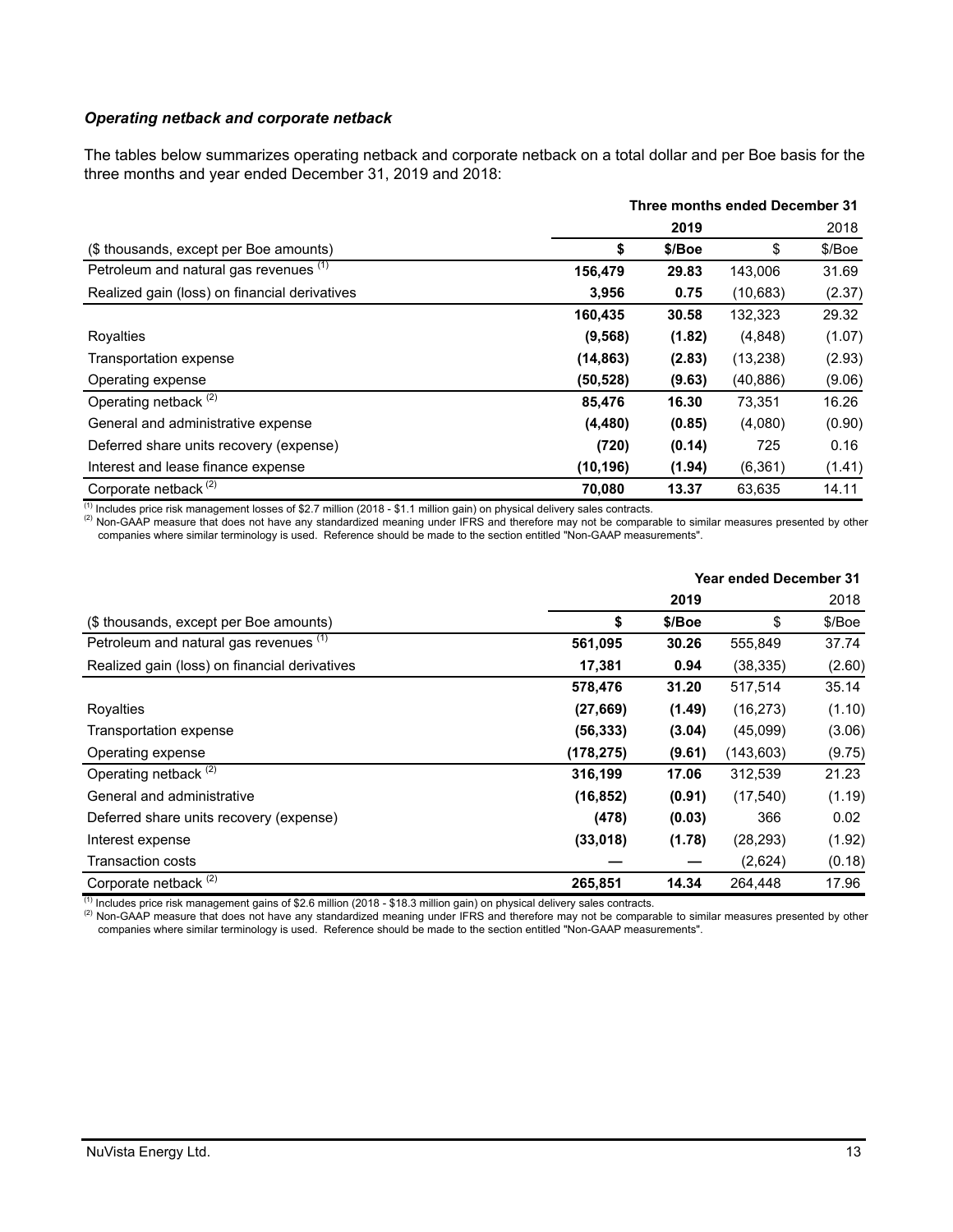# *Cash flow from operating activities and adjusted funds flow*

The following table is NuVista's cash flow from operating activities and adjusted funds flow <sup>(1)</sup> for the three months and year ended December 31:

|                                          | Three months ended December 31 |        | Year ended December 31 |         |  |
|------------------------------------------|--------------------------------|--------|------------------------|---------|--|
| (\$ thousands, except per share amounts) | 2019                           | 2018   | 2019                   | 2018    |  |
| Cash flow from operating activities      | 80.321                         | 70.447 | 263.856                | 251,057 |  |
| Per share, basic                         | 0.36                           | 0.31   | 1.17                   | 1.32    |  |
| Per share, diluted                       | 0.36                           | 0.31   | 1.17                   | 1.31    |  |
| Adjusted funds flow (1)                  | 70.080                         | 63,635 | 265.851                | 264.448 |  |
| Per share, basic                         | 0.31                           | 0.28   | 1.18                   | 1.39    |  |
| Per share, diluted                       | 0.31                           | 0.28   | 1.18                   | 1.38    |  |

 $<sup>(1)</sup>$  Non-GAAP measure that does not have any standardized meaning under IFRS and therefore may not be comparable to similar measures presented by other</sup> companies where similar terminology is used. Reference should be made to the section entitled "Non-GAAP measurements".

For the three months and year ended December 31, 2019, cash flow from operating activities of \$80.3 million and \$263.9 million respectively, increased 14% and 5% from the prior year comparative periods, primarily due to increased petroleum and natural gas revenues as a result of increased production and realized gains on financial derivatives compared to realized losses in the prior year comparative periods, offset by higher royalties, transportation and operating expenses as a result of increased production.

Adjusted funds flow for the three months ended December 31, 2019 and the comparable period of 2018 was \$70.1 million (\$0.31/share, basic) and \$63.6 million (\$0.28/share, basic) respectively, \$10.2 million and \$6.8 million lower than cash flow from operating activities in the comparable period, due to changes in asset retirement expenditures and non-cash working capital.

Adjusted funds flow for the year ended December 31, 2019 and 2018 was 265.9 million (\$1.18/share, basic) and \$264.4 million (\$1.39 /share, basic) respectively, \$2.0 million and \$13.4 million higher than cash flow from operating activities in the comparable period, due to changes in asset retirement expenditures and non-cash working capital.

## *Depletion, depreciation and amortization ("DD&A")*

|                                                     | Three months ended December 31 | Year ended December 31 |         |         |
|-----------------------------------------------------|--------------------------------|------------------------|---------|---------|
| (\$ thousands, except per Boe amounts)              | 2019                           | 2018                   | 2019    | 2018    |
| Depletion of condensate, oil and natural gas assets | 43,067                         | 42.740                 | 199.638 | 142,270 |
| Depreciation of fixed assets                        | 4,253                          | 3.716                  | 16.527  | 13,810  |
| Depreciation of right-of-use assets                 | 2.085                          |                        | 3.309   |         |
| DD&A expense                                        | 49.405                         | 46.456                 | 219.474 | 156,080 |
| DD&A rate per Boe                                   | 9.42                           | 10.29                  | 11.84   | 10.60   |

DD&A expense for three months and year ended December 31, 2019 was \$49.4 million (\$9.42/Boe) and \$219.5 million (\$11.84/Boe) compared to \$46.5 million (\$10.29/Boe) and \$156.1 million (\$10.60/Boe) for the comparable periods of 2018, and \$49.6 million (\$10.41/Boe) in the third quarter of 2019. DD&A expense for the three months and year ended December 31, 2019 includes a negative charge to Q4 depletion in the amount of (\$1.7 million) (\$0.33/ Boe) and a year to date charge of \$34.6 million (\$1.86/Boe) respectively, related to changes in estimates and the impact of the change in discount rate on asset retirement obligations for wells with no remaining reserves that were previously fully depleted. The full amount of this asset retirement obligation liability change is included in depletion expense.

The Wapiti Montney CGU DD&A rate per Boe for the three months and year ended December 31, 2019 decreased to \$9.23/Boe and \$9.73/Boe compared to \$9.62/Boe and \$10.12/Boe for the comparable periods of 2018, and \$9.91/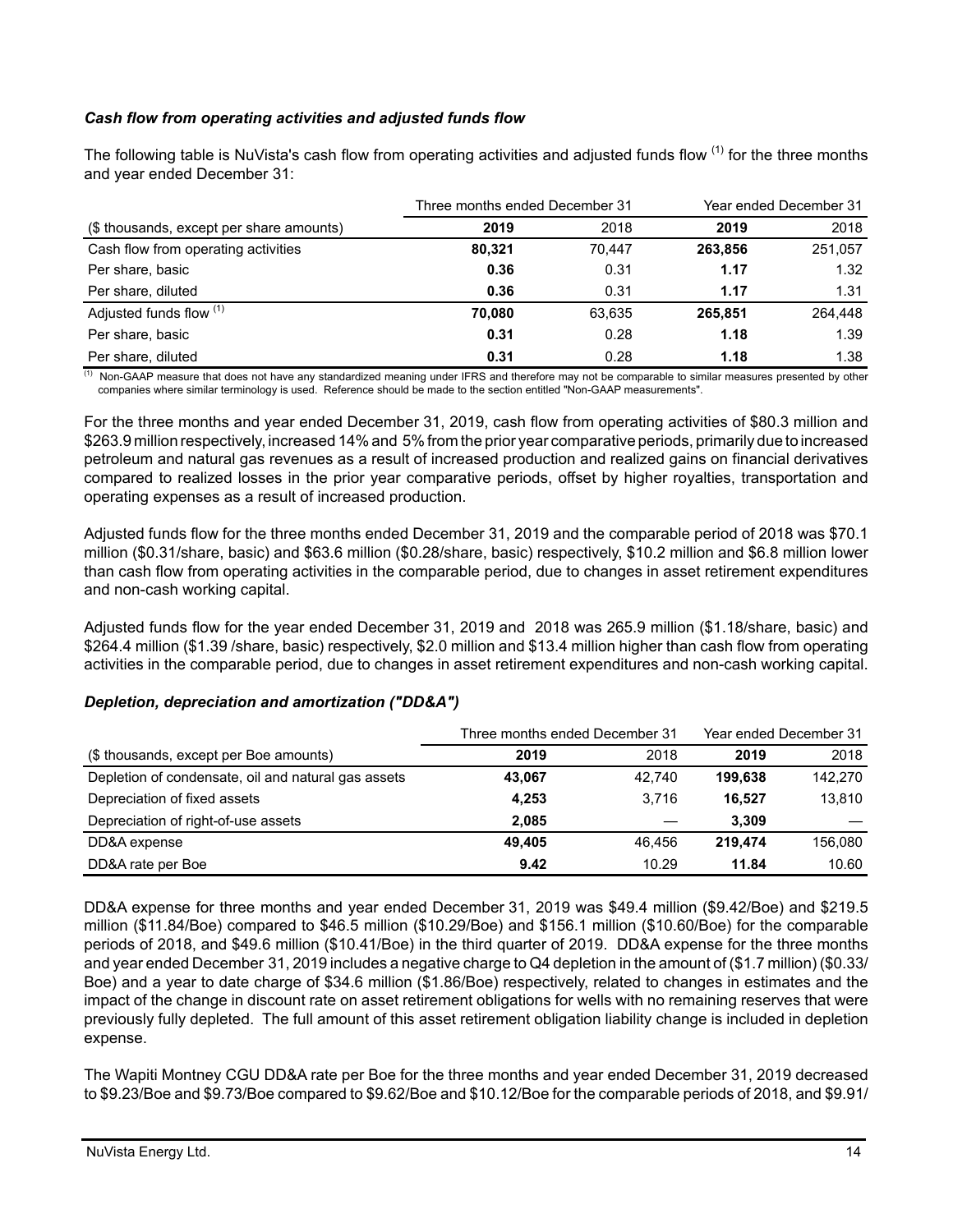Boe in the third quarter of 2019. These improved DD&A rates are a result of continued successful development and favorable finding and development costs.

Depreciation of right-of-use assets is the depreciation of assets recognized for the Company's head office lease in Calgary and the field office lease in Grande Prairie starting on January 1, 2019, with the adoption of IFRS 16 - *Leases* as disclosed in Note 3 of the financial statements, and the addition of the gas processing and transportation leases added in the third quarter. Depreciation on right-of-use assets is recorded on a straight line basis over the term of the lease.

At December 31, 2019 there were indicators of impairment identified in NuVista's Wapiti Montney CGU as a result of sustained declines in the forward commodity prices for condensate, oil and natural gas and a reduction in market capitalization. An impairment test was performed on property, plant and equipment assets. For the December 31, 2019 test, property, plant and equipment was assessed based on the recoverable amount estimated using a value in use calculation based on expected future cash flows generated from proved and probable reserves using pre-tax discount rates ranging from 10% to 17%, based on the independent external reserves report. No impairment was recognized at December 31, 2019, as the estimated recoverable amount of the Wapiti Montney CGU exceeded its respective carrying value.

During the year ended December 31, 2018, there were no indicators of impairment or reversal of impairment identified on any of the Company's CGU's within property, plant & equipment.

## *Exploration and evaluation ("E&E") expense*

|                                        | Three months ended December 31 |      | Year ended December 31 |       |  |
|----------------------------------------|--------------------------------|------|------------------------|-------|--|
| (\$ thousands, except per Boe amounts) | 2019                           | 2018 | 2019                   | 2018  |  |
| Exploration and evaluation expense     |                                | 921  | 3.668                  | 2,710 |  |
| Per Boe                                |                                | 0.20 | 0.20                   | 0.18  |  |

Exploration and evaluation expense relates to the cost of mineral land expiries that were classified as E&E assets.

## *Asset retirement obligations*

| (\$ thousands)                                 | <b>December 31, 2019</b> December 31, 2018 |           |
|------------------------------------------------|--------------------------------------------|-----------|
| Balance, January 1                             | 102,703                                    | 72,430    |
| Accretion expense                              | 2,070                                      | 1,776     |
| Liabilities acquired                           |                                            | 11,141    |
| Change in discount rate, Pipestone Acquisition |                                            | 17,571    |
| Liabilities incurred                           | 3,831                                      | 3,291     |
| Liabilities disposed                           | (888)                                      | (14)      |
| Change in estimates                            | 36,194                                     | 5,791     |
| Change in discount rate                        | (4,994)                                    | 4,175     |
| Liabilities settled                            | (14, 383)                                  | (13, 458) |
| Balance, end of period                         | 124,533                                    | 102,703   |
| Expected to be incurred within one year        | 11,575                                     | 12,500    |
| Expected to be incurred beyond one year        | 112.958                                    | 90.203    |

Asset retirement obligations ("ARO") are based on estimated costs to reclaim and abandon ownership interests in condensate, oil and natural gas assets including well sites, gathering systems and processing facilities. At December 31, 2019, NuVista had an ARO balance of \$124.5 million as compared to \$102.7 million as at December 31, 2018. The Bank of Canada's long-term risk-free bond rate of 1.8% (December 31, 2018 – 2.2%) and an inflation rate of 1.4% (December 31, 2018 – 2.0%) were used to calculate the net present value of the asset retirement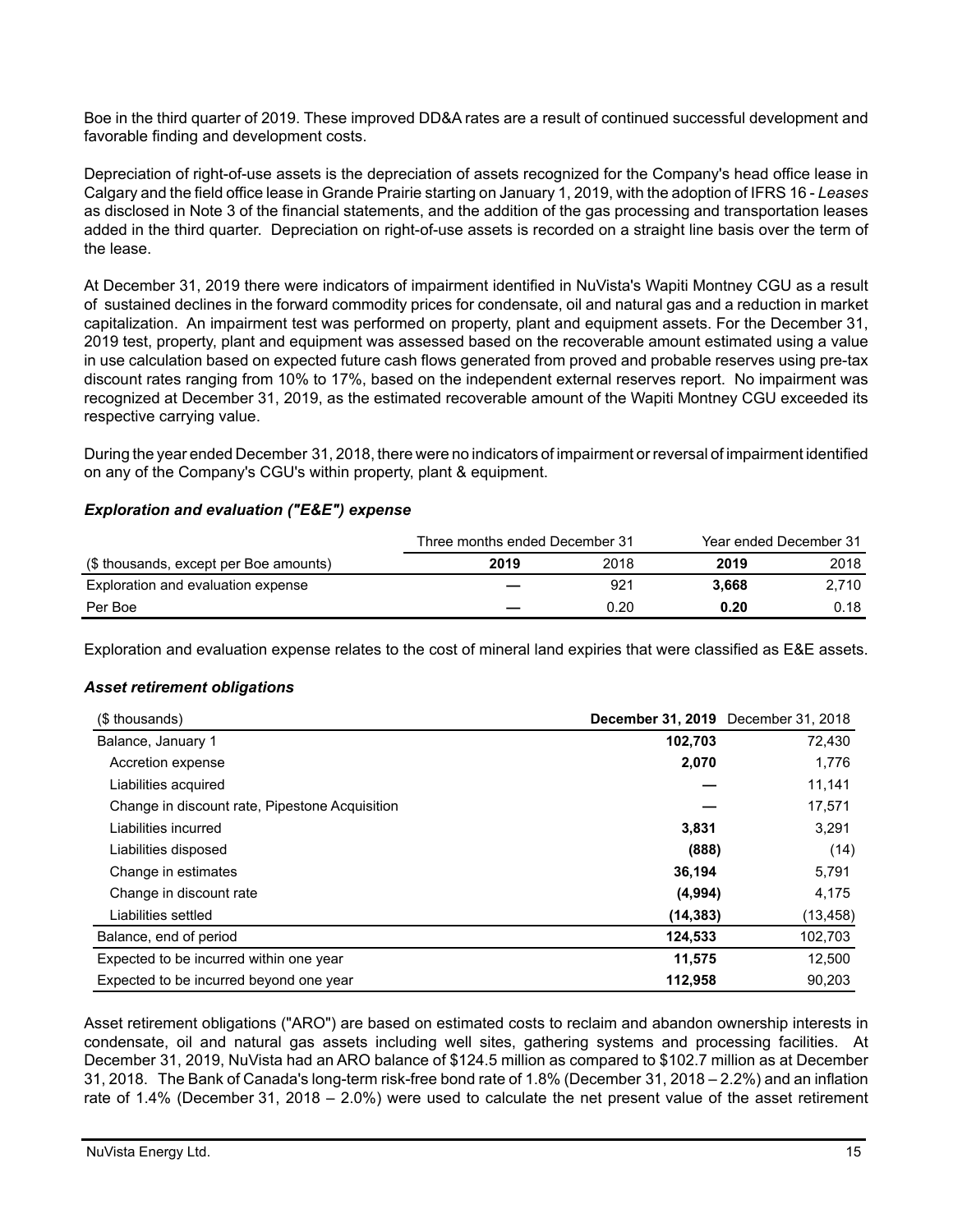obligations. At December 31, 2019, the estimated total undiscounted and uninflated amount of cash required to settle NuVista's ARO was \$133.8 million (December 31, 2018 – \$106.0 million) with an estimated 40% to be incurred within the next 10 years. Actual ARO expenditures for the year ended December 31, 2019 were \$14.4 million compared to \$13.5 million for the year ended December 31, 2018.

The ARO liability was decreased by \$5.0 million as a result of a decrease in the discount rate from December 31, 2018. The Company was very active in the first quarter of 2019 in abandonment and reclamation activities, with \$12.7 million of the \$14.4 million year to date expenditures incurred during the first quarter. The Company has recognized a change in estimate resulting in an increase to the ARO liability in the amount of \$36.2 million, primarily as a result of higher costs incurred on some of the abandonment projects in the first quarter and increases in abandonment cost estimates for certain wells in our northwest Alberta area. This change in estimate was included in DD&A expense as there are no reserves booked in these areas where the ARO change took place.

There are uncertainties related to asset retirement obligations and the impact on the financial statements could be material, as the eventual timing and expected costs to settle these obligations could differ from our estimates. The main factors that could cause expected costs to differ are changes to laws, regulations, reserve estimates, costs and technology. Any reclamation or abandonment expenditures will generally be funded from cash flow from operating activities.

## *Other receivable*

The Company has entered into contracts for the construction of two Pipestone compressor stations, which secured third party ownership and funding of the assets. The other receivable balance of \$10.3 million represents expenses incurred that have not yet been reimbursed related to these assets.

|                                     |        |                 |        | Three months ended December 31<br>Year ended December 31 |         |                 |         |                 |
|-------------------------------------|--------|-----------------|--------|----------------------------------------------------------|---------|-----------------|---------|-----------------|
| (\$ thousands, except % amounts)    | 2019   | $%$ of<br>total | 2018   | $%$ of<br>total                                          | 2019    | $%$ of<br>total | 2018    | $%$ of<br>total |
| Land and retention costs            | 151    |                 | (78)   |                                                          | 1.133   |                 | 1.801   |                 |
| Geological and geophysical          | 1.224  | 3               | 1.392  | 2                                                        | 7.961   | 3               | 6.415   | $\overline{2}$  |
| Drilling and completion             | 44.204 | 84              | 50.532 | 65                                                       | 239.441 | 79              | 257.626 | 76              |
| Facilities and equipment            | 7.054  | 13              | 25.586 | 33                                                       | 52.801  | 18              | 74.512  | 22              |
| Corporate and other                 | 181    |                 |        |                                                          | 486     |                 | 438     |                 |
| Capital expenditures <sup>(1)</sup> | 52.814 |                 | 77.433 |                                                          | 301,822 |                 | 340,792 |                 |

## *Capital expenditures*

<sup>(1)</sup> Non-GAAP measure that does not have any standardized meaning under IFRS and therefore may not be comparable to similar measures presented by other companies where similar terminology is used. Reference should be made to the section entitled "Non-GAAP measurements".

Capital expenditures for the three months and year ended December 31, 2019 were \$52.8 million and \$301.8 million respectively. Included in facilities and equipment in the year ended December 31, 2019 is a credit of \$14.2 million for costs incurred in 2018 that have been reclassified to other receivable. The Company focused the majority of its fourth quarter exploration and development expenditures on drilling activities.

Of the \$301.8 million capital spent to date in 2019, \$296.6 million was classified as property, plant and equipment additions, and \$5.2 million was classified as exploration and evaluation asset additions.

# *Right-of-use assets and lease liabilities*

In accordance with the adoption of IFRS 16 - *Leases*, on January 1, 2019, the Company recognized right-of-use assets and lease liabilities for our head and field office leases. In the three months ending September 30, 2019, the Company recognized a gas processing lease associated with the start up of the Pipestone compressor, and a gas transportation lease associated with the pipeline that connects the Pipestone compressor to the SemCAMS Wapiti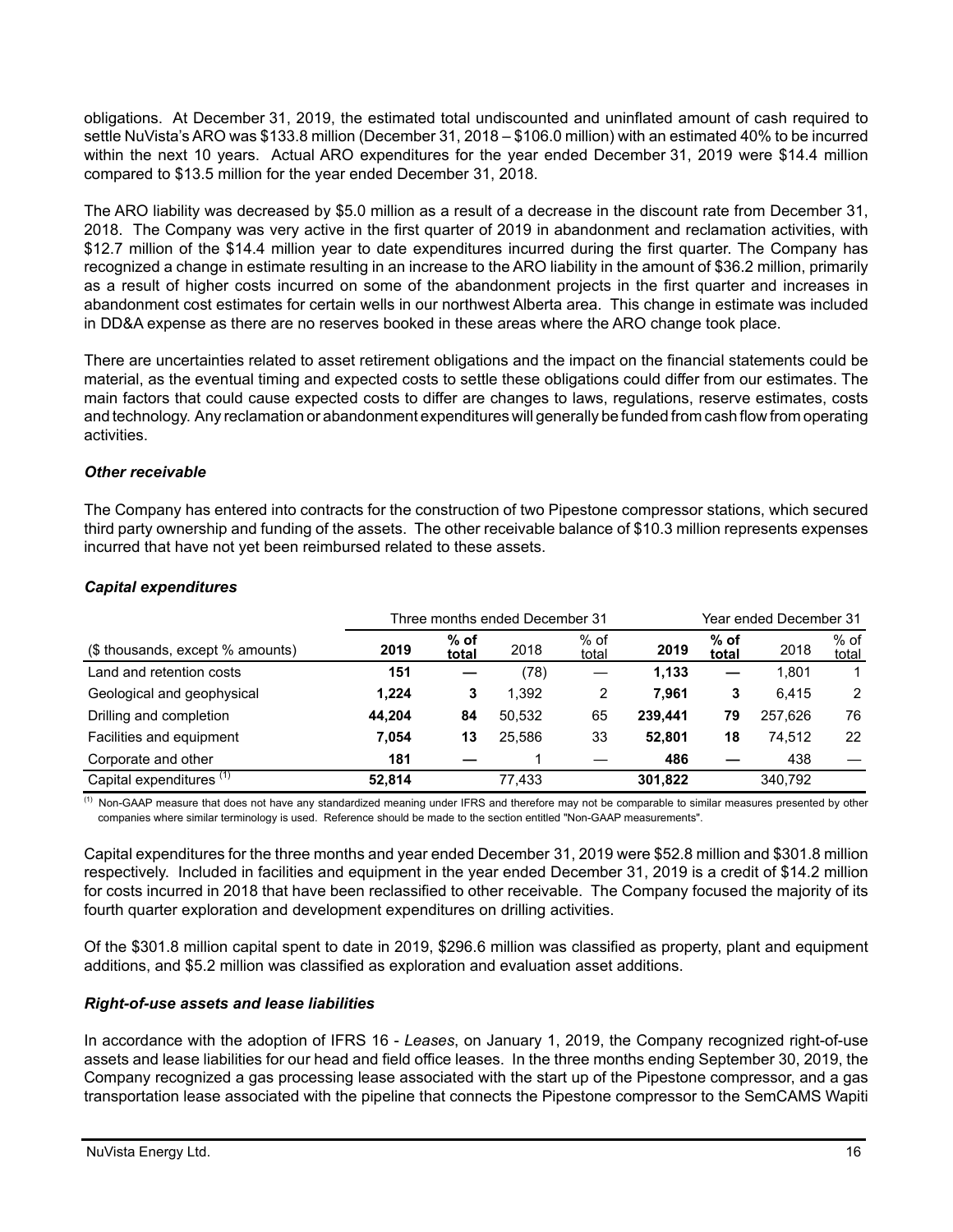plant. At December 31, 2019, the total right-of-use asset is \$116.6 million and the total lease liability is \$119.3 million, of which \$3.4 million is classified as a current liability.

### *Deferred income taxes*

For the three months and year ended December 31, 2019, the Company recorded tax recoveries of \$10.9 million and \$39.2 million respectively, compared to expenses of \$40.2 million and \$55.5 million in the comparable periods of 2018.

The deferred income tax recovery in the year ended December 31, 2019 incorporates the Alberta corporate income tax rate reduction introduced in the second quarter of 2019, being reduced 1% per year from 2019 to 2022, which results in the Alberta corporate income tax rate reduction from 12% to 8%.

### *Tax pools*

At December 31, 2019, NuVista had approximately \$1.7 billion (2018 – \$1.6 billion) of estimated tax pools available for deduction against future years' taxable income. The Company does not forecast to be cash taxable in the current 5 year plan.

|                                               | Available tax pools | Maximum annual deduction       |
|-----------------------------------------------|---------------------|--------------------------------|
| $$$ millions)                                 | 2019                | $\%$                           |
| Canadian exploration expense                  | 263                 | 100%                           |
| Canadian development expense                  | 430                 | 30-45% declining balance       |
| Canadian oil and natural gas property expense | 292                 | 10-15% declining balance       |
| Undepreciated capital cost                    |                     | 262 25-37.5% declining balance |
| Non-capital losses                            | 398                 | 100%                           |
| Other                                         | 19                  | various rates                  |
| Total federal tax pools                       | 1,664               |                                |
| Additional Alberta tax pools                  | 10                  | 100%                           |

## *Net earnings (loss)*

|                                          | Three months ended December 31 |         | Year ended December 31 |         |  |
|------------------------------------------|--------------------------------|---------|------------------------|---------|--|
| (\$ thousands, except per share amounts) | 2019                           | 2018    | 2019                   | 2018    |  |
| Net earnings (loss)                      | (29, 557)                      | 104.086 | (63, 833)              | 136.245 |  |
| Per share - basic                        | (0.13)                         | 0.46    | (0.28)                 | 0.71    |  |
| Per share - diluted                      | (0.13)                         | 0.46    | (0.28)                 | 0.71    |  |

For the three months ended December 31, 2019 the net loss compared to the prior year comparative period net earnings is primarily a result of a \$190.4 million increase in the unrealized hedging loss and increased DD&A, offset by increased adjusted funds flow and an increase in the deferred income tax recovery.

For the year ended December 31, 2019, the net loss compared to the prior year comparative period net earnings is primarily as a result of a \$234.6 million increase in the unrealized hedging loss and increased DD&A, offset by increased adjusted funds flow and an increase in the deferred income tax recovery.

The net earnings (loss) reported is significantly impacted by unrealized gains (losses) on financial derivatives recognized at each period end as a result of the market to market values or fair value of financial derivative contracts in place at each period end. Net earnings before taxes and excluding unrealized gains (losses) on financial derivatives was \$20.0 million for the three months ended December 31, 2019 and \$14.3 million for the prior year comparative period. Net earnings before taxes and excluding unrealized gain (loss) on financial derivatives was \$38.1 million for the year ended December 31, 2019 and \$98.3 million for the prior year comparative period. The unrealized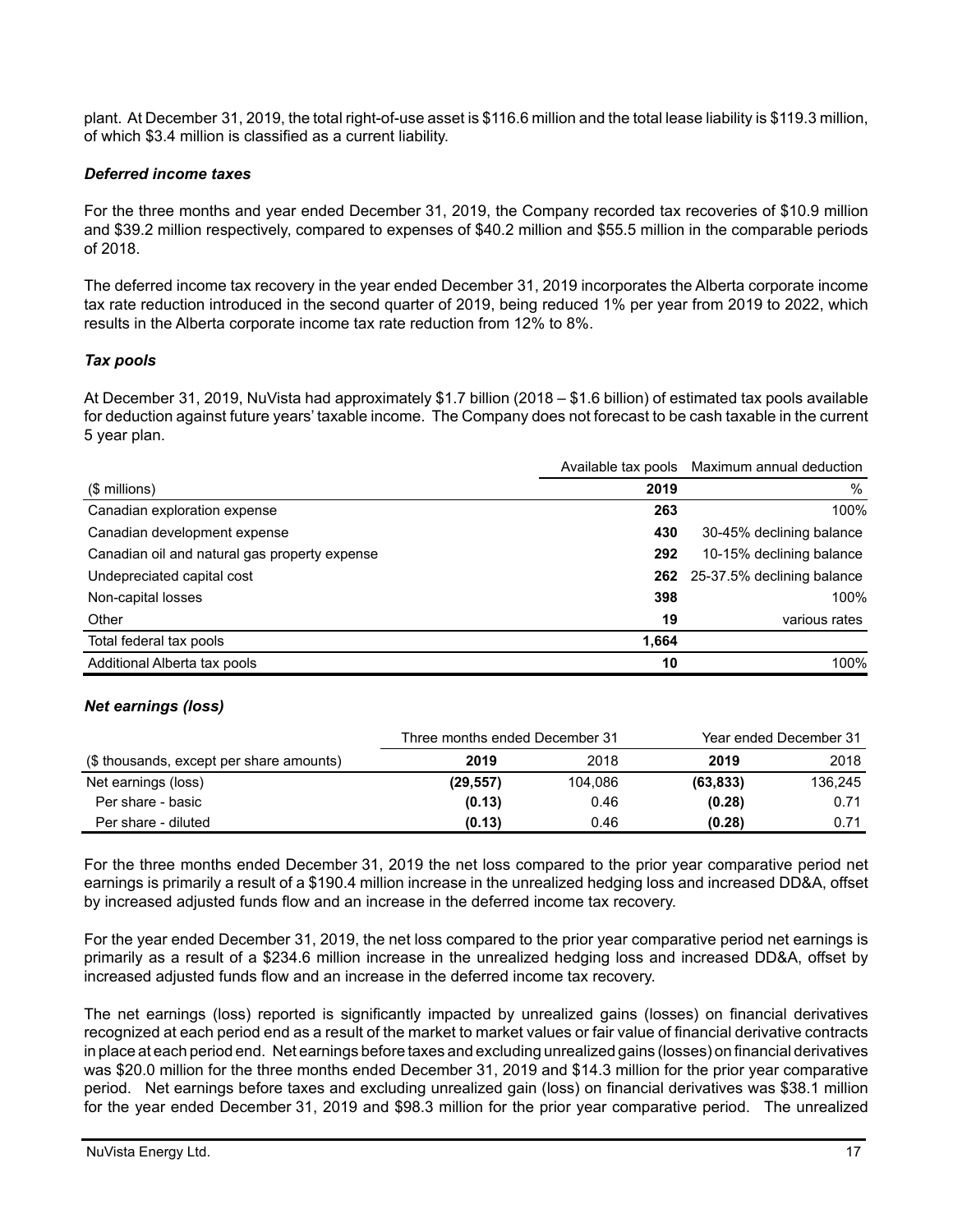market to market values are a function of highly volatile commodity prices, resulting in significant variances in the values from quarter to quarter. The financial derivatives contracts are in place to provide greater adjusted funds flow stability and certainty. Over the past five years, NuVista has a cumulative realized gain on financial derivatives in the amount of \$53.2 million.

# *Liquidity and capital resources*

## *Long-term debt (credit facility)*

At December 31, 2019, the Company had a \$550 million (December 31, 2018 - \$450 million) extendible revolving term credit facility available from a syndicate of Canadian chartered banks. Borrowing under the credit facility may be made by prime loans, bankers' acceptances and/or US libor advances. These advances bear interest at the bank's prime rate and/or at money market rates plus a borrowing margin. The credit facility is secured by a first floating charge debenture, general assignment of book debts and NuVista's properties and equipment. The credit facility has a tenor of two years and is subject to an annual review by the lenders, at which time the lenders can extend the revolving period or can request conversion to a one year term loan. During the revolving period, a review of the maximum borrowing amount occurs semi-annually on October 31 and April 30. During the term period, no principal payments would be required until a year after the revolving period matures on the annual renewal date of April 30, in the event the credit facility is reduced or not renewed. As such, the credit facility is classified as long-term. The credit facility does not contain any financial covenants but NuVista is subject to various industry standard non-financial covenants. Compliance with these covenants is monitored on a regular basis and as at December 31, 2019, NuVista was in compliance with all covenants. The semi annual review was completed in the fourth quarter which resulted with an increase to the credit facility of \$50 million. The next review is scheduled for on or before April 30, 2020. Upon successful renewal, the tenor of the credit facility will extend to April 2022.

## *Senior unsecured notes*

On March 2, 2018, the Company issued \$220.0 million aggregate principal amount of 6.50% senior unsecured notes due March 2, 2023 ("2023 Notes"). Proceeds net of costs amounted to \$215.1 million. Interest is payable semiannually in arrears. The 2023 Notes are fully and unconditionally guaranteed as to the payment of principal and interest, on a senior unsecured basis by the Company. There are no maintenance or financial covenants.

The 2023 Notes are non-callable by the Company prior to March 2, 2020. At any time on or after March 2, 2020, the Company may redeem all or part of the 2023 Notes at the redemption prices set forth in the table below plus any accrued and unpaid interest:

| 12 month period ended: | Percentage |
|------------------------|------------|
| March 2, 2021          | 103.250%   |
| March 2, 2022          | 101.625%   |
| March 2, 2023          | 100.000%   |

If a change of control occurs, each holder of the 2023 Notes will have the right to require the Company to purchase all or any part of that holder's 2023 Notes for an amount in cash equal to 101% of the aggregate principal repurchased plus accrued and unpaid interest.

On June 22, 2016, the Company issued \$70.0 million of 9.875% senior unsecured notes ("2021 Notes") with a 5 year term by way of private placement. Proceeds net of discount and costs amounted to \$66.9 million. Interest is payable in equal quarterly installments in arrears. On March 2, 2018, part of the proceeds from the 2023 Notes were used to redeem all of the Company's existing 2021 Notes. The full aggregate principal amount of \$70.0 million was redeemed resulting in an agreed redemption call premium of \$6.6 million and \$2.2 million of remaining accretion of the carrying value to face value of the 2021 Notes which is included in interest expense in 2018, for a total incremental expense on payout of \$8.8 million.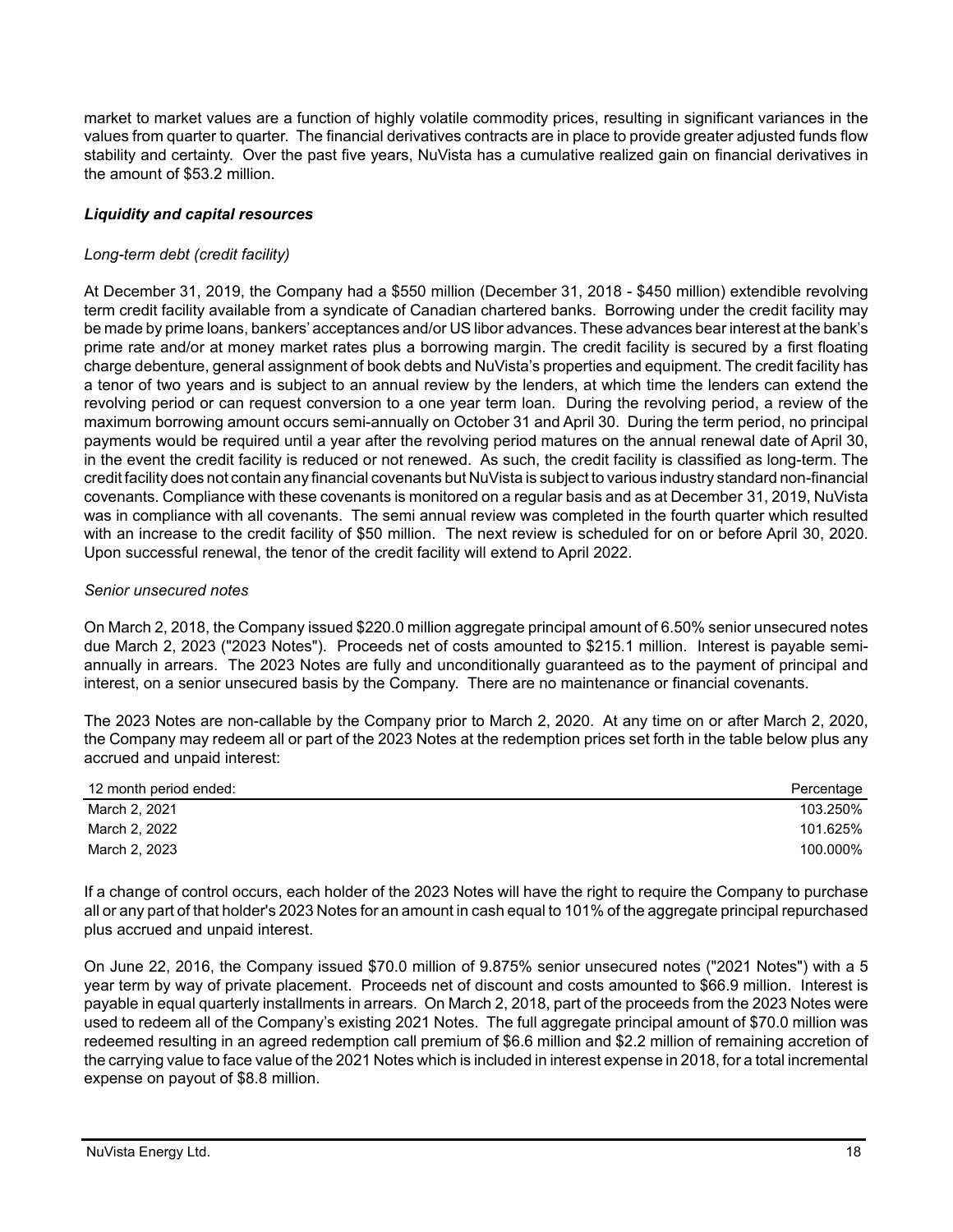The following is a summary of total market capitalization, net debt, and net debt to annualized current quarter adjusted funds flow:

| (\$ thousands)                                                      | December 31, 2019 December 31, 2018 |           |
|---------------------------------------------------------------------|-------------------------------------|-----------|
| Basic common shares outstanding                                     | 225,592                             | 225,306   |
| Share price <sup>(1)</sup>                                          | 3.19                                | 4.08      |
| Total market capitalization                                         | 719,638                             | 919,248   |
| Cash and cash equivalents, accounts receivable and prepaid expenses | (62, 772)                           | (53, 334) |
| Other receivable                                                    | (10, 301)                           |           |
| Accounts payable and accrued liabilities                            | 110,144                             | 90,074    |
| Long-term debt (credit facility)                                    | 306,274                             | 257,395   |
| Senior unsecured notes                                              | 216,771                             | 215,892   |
| Other liabilities                                                   | 1,859                               | 1,381     |
| Net debt $(2)$                                                      | 561,975                             | 511,408   |
| Annualized current quarter adjusted funds flow                      | 280,320                             | 254,540   |
| Net debt to annualized current quarter adjusted funds flow          | 2.0                                 | 2.0       |
| Adjusted funds flow                                                 | 265,851                             | 264,448   |
| Net debt to adjusted funds flow                                     | 2.1                                 | 1.9       |

 $<sup>(1)</sup>$  Represents the closing share price on the Toronto Stock Exchange on the last trading day of the period.</sup>

<sup>(2)</sup> Non-GAAP measure that does not have any standardized meaning under IFRS and therefore may not be comparable to similar measures presented by other companies where similar terminology is used. Reference should be made to the section entitled "Non-GAAP measurements".

#### *Net debt*

As at December 31, 2019, net debt was \$562.0 million, resulting in a net debt to annualized current quarter adjusted funds flow ratio of 2.0 times. NuVista's long term strategy is to maintain a net debt to annualized current quarter adjusted funds flow ratio of approximately 1.5 times. The actual ratio may fluctuate on a quarterly basis above or below targeted levels due to a number of factors including facility outages, commodity prices and the timing of acquisitions and dispositions. At December 31, 2019, NuVista had drawn \$306.3 million on its long-term debt (credit facility) and had outstanding letters of credit of \$8.0 million which reduce the credit available on the credit facility, leaving \$235.8 million of unused credit facility capacity based on the committed credit facility of \$550.0 million.

NuVista plans to monitor its 2020 business plan and adjust its 2020 budgeted capital program of \$300 - \$330 million in the context of commodity prices and net debt levels.

As at December 31, 2019, there were 225.6 million common shares outstanding. In addition, there were 7.7 million stock options with an average exercise price of \$5.76 per option, 1.0 million RSAs, and 1.0 million PSAs outstanding.

#### *Commitments*

NuVista enters into contract obligations as part of conducting business. The following is a summary of NuVista's contractual obligations and commitments as at December 31, 2019:

| (\$ thousands)                   | Total     | 2020    | 2021    | 2022    | 2023    | 2024    | Thereafter |
|----------------------------------|-----------|---------|---------|---------|---------|---------|------------|
| Transportation <sup>(1)</sup>    | 948.246   | 81.628  | 109.371 | 106.565 | 88,083  | 81.303  | 481,296    |
| Processing <sup>(1)</sup>        | 1.065.201 | 55.674  | 77.057  | 91.175  | 91.759  | 89.686  | 659.850    |
| Office lease $(2)$               | 6.046     | 876     | 938     | 948     | 999     | 857     | 1.428      |
| Total commitments <sup>(3)</sup> | 2.019.493 | 138.178 | 187,366 | 198.688 | 180.841 | 171.846 | 1.142.574  |

 $\overline{^{(1)}}$  Certain of the transportation and processing commitments are secured by outstanding letters of credit of \$7.3 million at December 31, 2019 (December 31, 2018 - \$7.3 million).

(2) Represents the undiscounted future commitments of variable operating expenses related to the Company's office leases.

<sup>(3)</sup> Excludes commitments recognized within lease liabilities.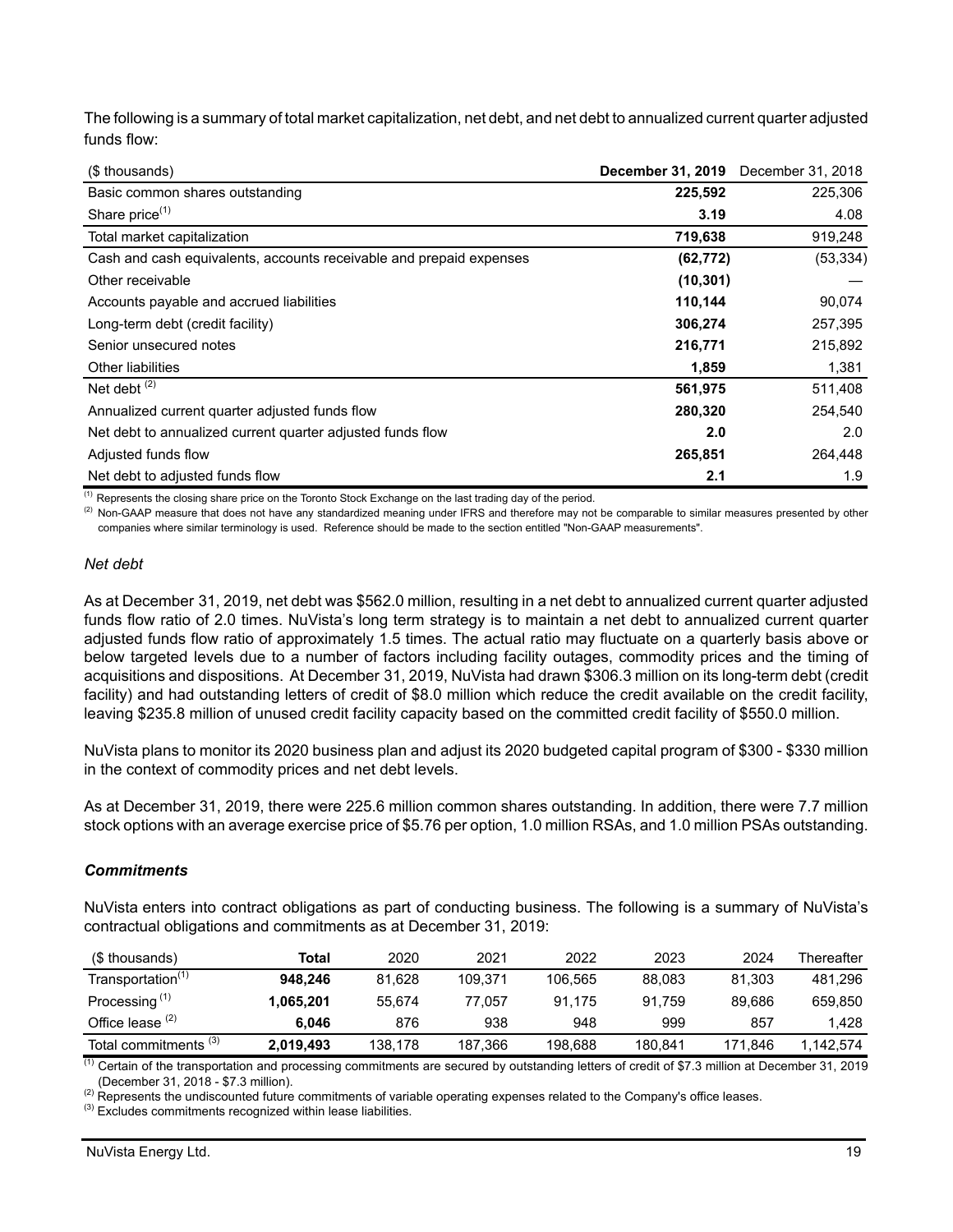## *Off "balance sheet" arrangements*

NuVista has certain commitments which are reflected in the contractual obligations and commitments table, which were entered into in the normal course of operations. Most transportation and processing commitments have been treated as operating leases whereby the payments are included in operating or transportation expenses.

### *Annual financial information*

The following table highlights selected annual financial information for the years ended December 31, 2019, 2018 and 2017:

| (\$ thousands, except per share amounts) | 2019      | 2018      | 2017      |
|------------------------------------------|-----------|-----------|-----------|
| Petroleum and natural gas revenues       | 561,095   | 555,849   | 377,746   |
| Net earnings (loss)                      | (63, 833) | 136,245   | 94,638    |
| Per basic and diluted share              | (0.28)    | 0.71      | 0.54      |
| Balance sheet information                |           |           |           |
| Total assets                             | 2,331,361 | 2,180,874 | 1,186,419 |
| Long-term debt                           | 306,274   | 257,395   | 125,725   |
| Senior unsecured notes                   | 216,771   | 215,892   | 67,680    |
| Shareholders' equity                     | 1,348,756 | 1,405,017 | 863,579   |

### *Quarterly financial information*

The following table highlights NuVista's performance for the eight quarterly reporting periods from March 31, 2018 to December 31, 2019:

| (\$ thousands, except                  | 2019          |         |               |          |         | 2018    |               |         |
|----------------------------------------|---------------|---------|---------------|----------|---------|---------|---------------|---------|
| per share amounts)                     | <b>Dec 31</b> | Sep 30  | <b>Jun 30</b> | Mar 31   | Dec 31  | Sep 30  | <b>Jun 30</b> | Mar 31  |
| Production (Boe/d)                     | 57,010        | 51,819  | 50,391        | 43,839   | 49.060  | 40,080  | 36,035        | 36,099  |
| Petroleum and natural gas<br>revenues  | 156.479       | 132.801 | 137,752       | 134.064  | 143.006 | 150.956 | 137,131       | 124,756 |
| Net earnings (loss)                    | (29, 557)     | (7,650) | 9,301         | (35,927) | 104.086 | 3,467   | 6,322         | 22,371  |
| Per basic share                        | (0.13)        | (0.03)  | 0.04          | (0.16)   | 0.46    | 0.02    | 0.04          | 0.13    |
| Cash flow from operating<br>activities | 80.321        | 48.998  | 81.235        | 53.302   | 70.447  | 51,740  | 63,576        | 65,294  |
| Per basic share                        | 0.36          | 0.22    | 0.36          | 0.24     | 0.31    | 0.28    | 0.36          | 0.38    |
| Adjusted funds flow (1)                | 70.080        | 59,799  | 64,318        | 71.654   | 63,635  | 72,610  | 69,472        | 58,732  |
| Per basic share                        | 0.31          | 0.27    | 0.29          | 0.32     | 0.28    | 0.39    | 0.40          | 0.34    |

 $\frac{(1)}{(1)}$  Non-GAAP measure that does not have any standardized meaning under IFRS and therefore may not be comparable to similar measures presented by other companies where similar terminology is used. Reference should be made to the section entitled "Non-GAAP measurements".

NuVista's Montney production volumes have been increasing with substantially all of the Company's capital expenditures allocated to the Wapiti Montney area, related successful drilling and production performance, asset acquisitions and the construction of a compressor station in that core area. Production from Wapiti Montney in 2019 is 95% of total production. Over the prior eight quarters, quarterly revenue has been in a range of \$124.8 million to \$156.5 million with revenue primarily influenced by production volumes and commodity prices. Net earnings (losses) have been in a range of a net loss of \$35.9 million to net earnings of \$104.1 million with earnings primarily influenced by realized and unrealized gains and losses on financial derivatives, commodity prices, impairments, production volumes, and deferred income taxes.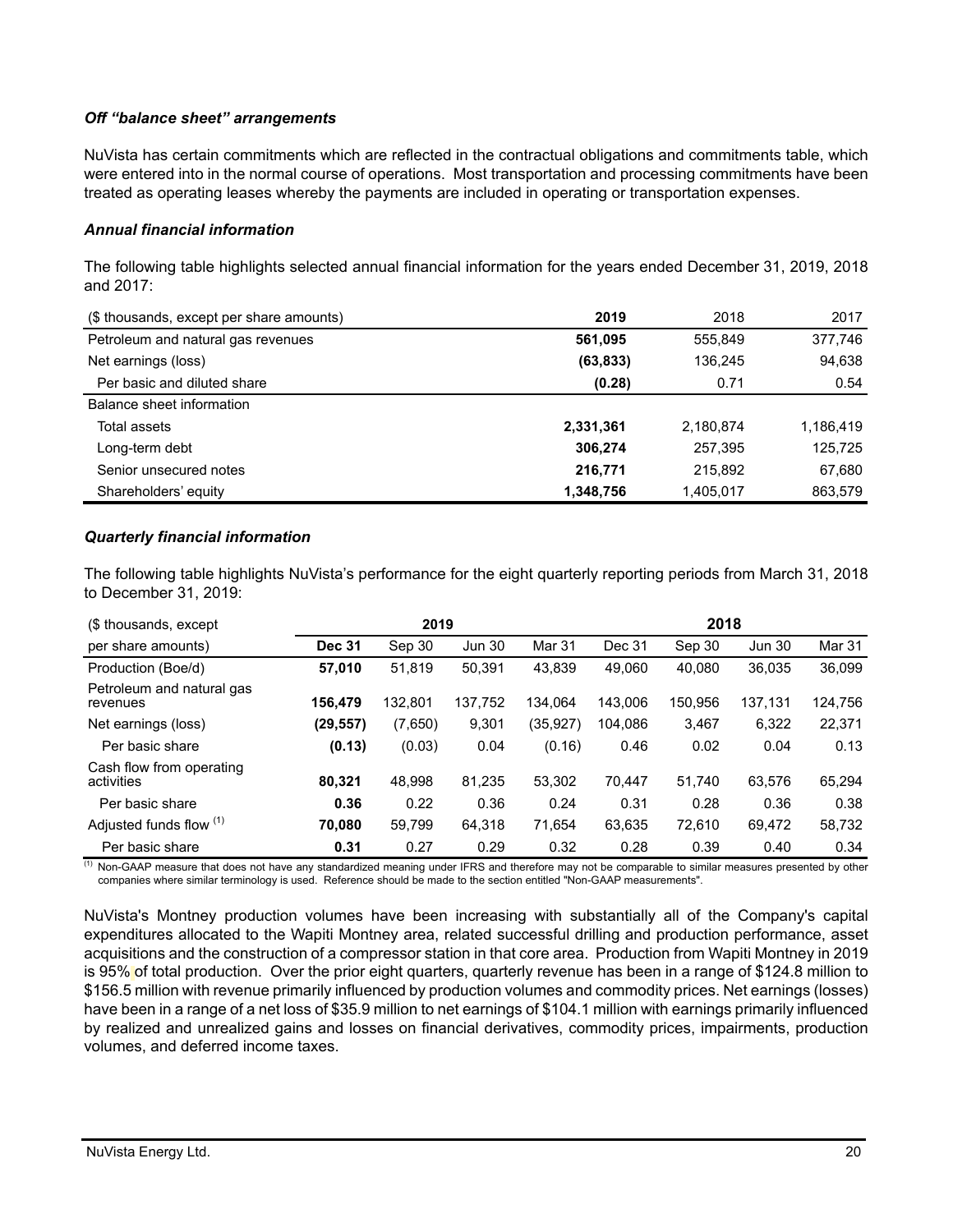### *Non-GAAP measurements*

The Company uses terms that are commonly used in the oil and natural gas industry, but do not have any standardized meaning as prescribed by IFRS and therefore may not be comparable with the calculations of similar measures for other entities. Management believes that the presentation of these non-GAAP measures provide useful information to investors and shareholders as the measures provide increased transparency and the ability to better analyze performance against prior periods on a comparable basis

The following list identifies the non-GAAP measures included in NuVista's MD&A, a description of how the measure has been calculated, a discussion of why management has deemed the measure to be useful and a reconciliation to the most comparable GAAP measure.

## *Adjusted funds flow*

NuVista has calculated adjusted funds flow based on cash flow provided by operating activities, excluding changes in non-cash working capital, asset retirement expenditures and environmental remediation recovery, as management believes the timing of collection, payment, and occurrence is variable and by excluding them from the calculation, management is able to provide a more meaningful measure of NuVista's operations on a continuing basis. More specifically, expenditures on asset retirement obligations may vary from period to period depending on the Company's capital programs and the maturity of its operating areas, while environmental remediation recovery relates to an incident that management doesn't expect to occur on a regular basis. The settlement of asset retirement obligations is managed through NuVista's capital budgeting process which considers its available adjusted funds flow.

Adjusted funds flow as presented is not intended to represent operating cash flow or operating profits for the period nor should it be viewed as an alternative to cash flow from operating activities, per the statement of cash flows, net earnings (loss) or other measures of financial performance calculated in accordance with GAAP. Adjusted funds flow per share is calculated based on the weighted average number of common shares outstanding consistent with the calculation of net earnings (loss) per share. Refer to Note 18 "Capital Management" in the financial statements.

NuVista considers adjusted funds flow to be a key measure that provides a more complete understanding of the Company's ability to generate cash flow necessary to finance capital expenditures, expenditures on asset retirement obligations, and meet its financial obligations.

The following table provides a reconciliation between the non-GAAP measure of adjusted funds flow to the more directly comparable GAAP measure of cash flow from operating activities:

|                                                 | Three months ended December 31 | Year ended December 31 |           |         |
|-------------------------------------------------|--------------------------------|------------------------|-----------|---------|
| (\$ thousands)                                  | 2019                           | 2018                   | 2019      | 2018    |
| Cash provided by (used in) operating activities | 80.321                         | 70.447                 | 263.856   | 251,057 |
| Add back:                                       |                                |                        |           |         |
| Asset retirement expenditures                   | 712                            | 2.835                  | 14.383    | 13.458  |
| Change in non-cash working capital (1)          | (10,953)                       | (9,647)                | (12, 388) | (67)    |
| Adjusted funds flow                             | 70.080                         | 63.635                 | 265.851   | 264,448 |
| Adjusted funds flow per share, basic            | 0.31                           | 0.28                   | 1.18      | 1.39    |
| Adjusted funds flow per share, diluted          | 0.31                           | 0.28                   | 1.18      | 1.38    |

 $(1)$  Refer to Note 19 "Supplemental cash flow information" in the financial statements.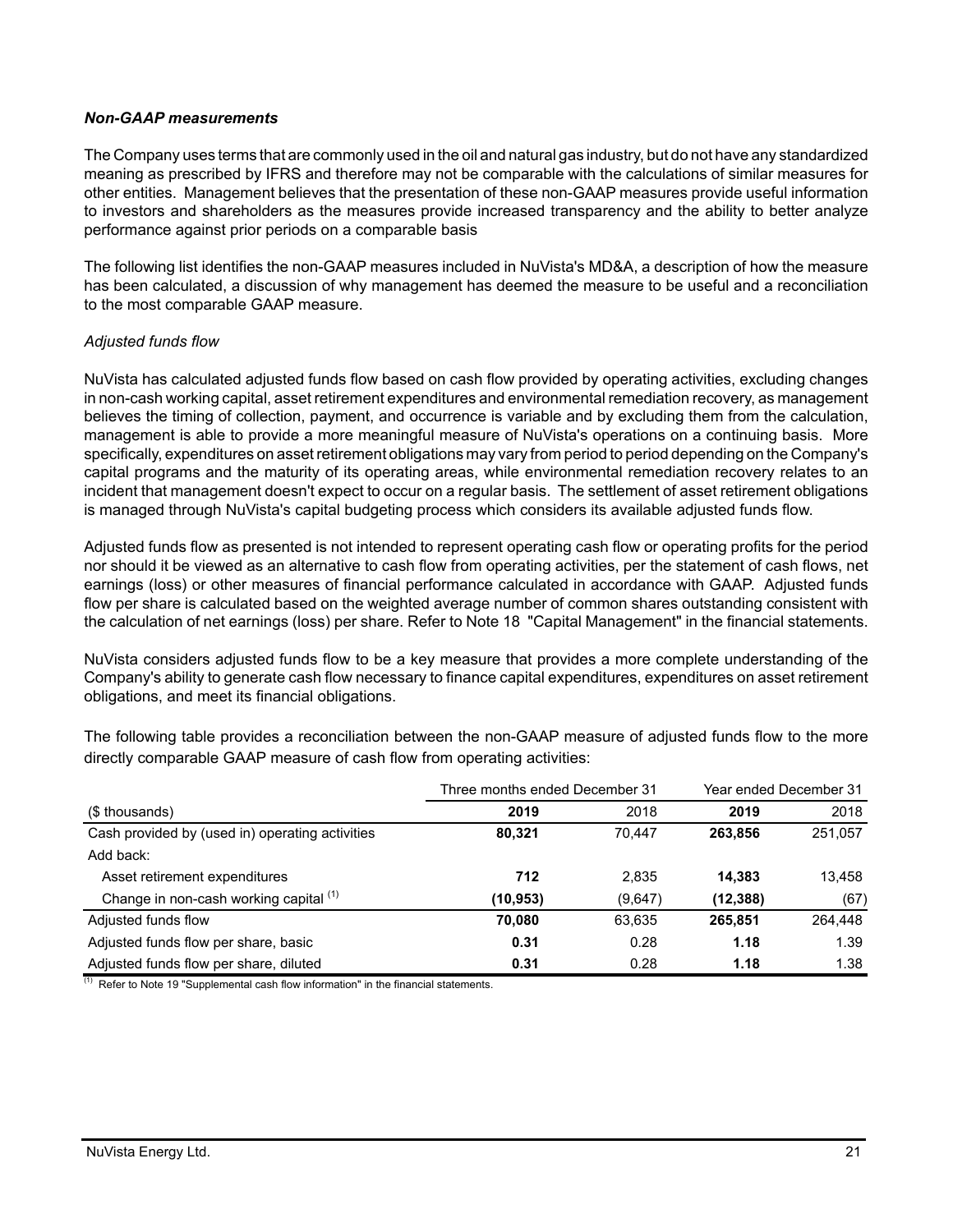## *Operating netback and Corporate netback ("netbacks")*

NuVista reports netbacks on a total dollar and per Boe basis. Operating netback is calculated as petroleum and natural gas revenues including realized financial derivative gains/losses, less royalties, transportation and operating expenses. Corporate netback is operating netback less general and administrative, deferred share units, interest and lease finance expense. Netbacks per Boe are calculated by dividing the netbacks by total production volumes sold in the period.

NuVista adopted IFRS 16 - *Leases* using the modified retrospective approach, whereby the cumulative effect of initially applying the standard was recognized as an increase to right-of-use assets with a corresponding increase to lease liabilities, with no impact to opening retained earnings. Prior year comparative information has not been restated.

Management feels both operating and corporate netbacks are key industry benchmarks and measures of operating performance for NuVista that assists management and investors in assessing NuVista's profitability, and are commonly used by other petroleum and natural gas producers. The measurement on a Boe basis assists management and investors with evaluating NuVista's operating performance on a comparable basis.

The following table provides a reconciliation between the non-GAAP measures of operating and corporate netback to the most directly comparable GAAP measure of net earnings (loss) for the period:

|                                                      | Three months ended December 31 |           | Year ended December 31 |           |
|------------------------------------------------------|--------------------------------|-----------|------------------------|-----------|
| (\$ thousands)                                       | 2019                           | 2018      | 2019                   | 2018      |
| Net earnings (loss) and comprehensive income (loss)  | (29, 557)                      | 104,086   | (63, 833)              | 136,245   |
| Add back:                                            |                                |           |                        |           |
| Depletion, depreciation, amortization and impairment | 49,405                         | 46,456    | 219,474                | 156,080   |
| Exploration and evaluation                           |                                | 921       | 3,668                  | 2,710     |
| Loss (gain) on property dispositions                 | (1,241)                        |           | (3, 175)               | 146       |
| Share-based compensation                             | 2,071                          | 705       | 6,200                  | 5,042     |
| Unrealized loss (gain) on financial derivatives      | 60,444                         | (129,960) | 141,163                | (93, 395) |
| Deferred income tax expense (recovery)               | (10, 934)                      | 40,162    | (39, 238)              | 55,478    |
| General and administrative expenses                  | 4,480                          | 4,080     | 16,852                 | 17,540    |
| <b>Transaction costs</b>                             |                                |           |                        | 2,624     |
| Financing costs                                      | 10,808                         | 6,901     | 35,088                 | 30,069    |
| Operating netback                                    | 85,476                         | 73,351    | 316,199                | 312,539   |
| Deduct:                                              |                                |           |                        |           |
| General and administrative expenses                  | (4, 480)                       | (4,080)   | (16, 852)              | (17, 540) |
| Deferred share units recovery (expense)              | (720)                          | 725       | (478)                  | 366       |
| Interest and lease finance expense                   | (10, 196)                      | (6, 361)  | (33,018)               | (28, 293) |
| <b>Transaction costs</b>                             |                                |           |                        | (2,624)   |
| Corporate netback                                    | 70,080                         | 63,635    | 265,851                | 264,448   |

## *Capital expenditures*

Capital expenditures are equal to cash flow used in investing activities, excluding changes in non-cash working capital and other receivable. Any expenditures on the other receivable are being refunded to NuVista and are therefore included under current assets. NuVista considers capital expenditures to be a useful measure of cash flow used for capital reinvestment.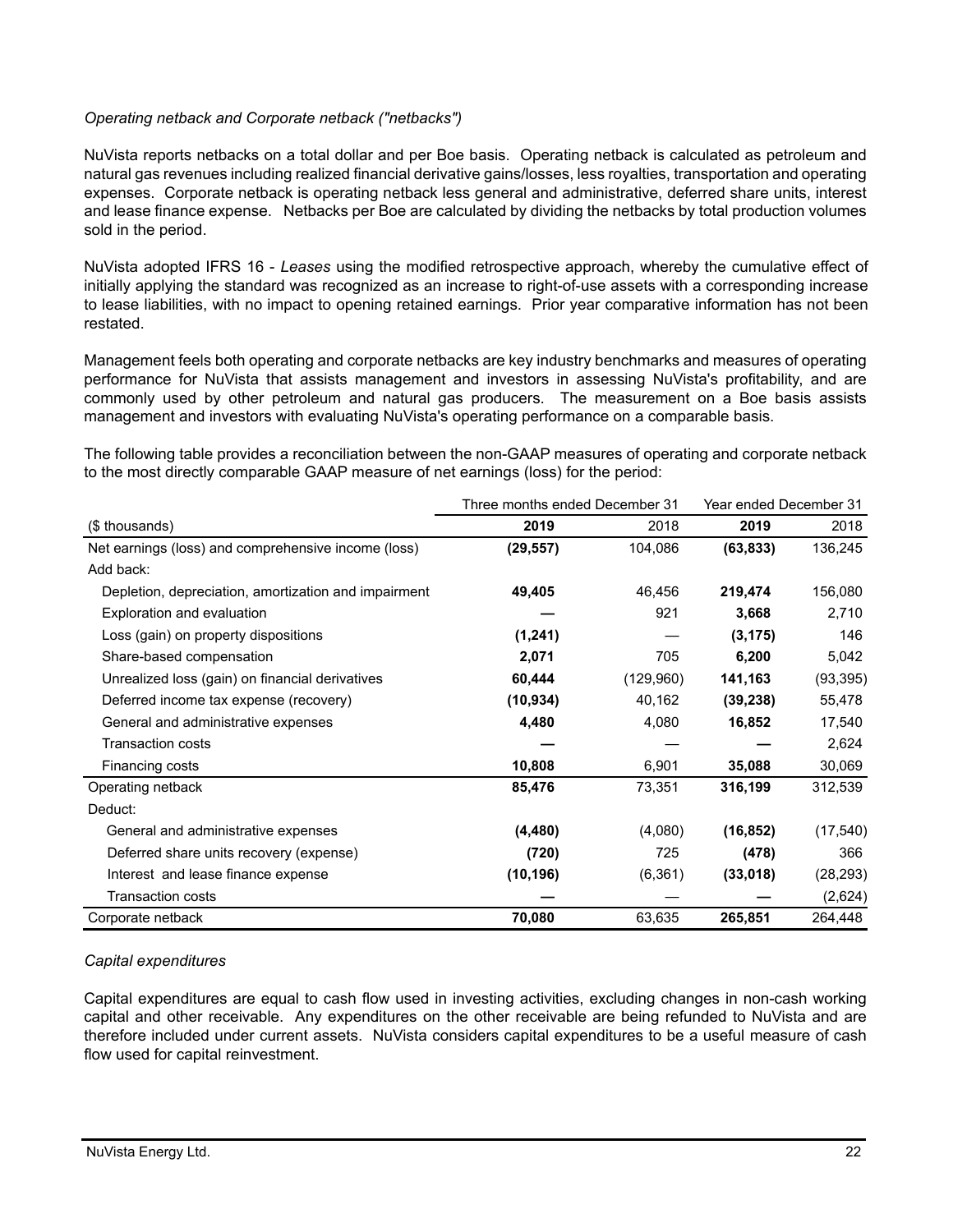The following table provides a reconciliation between the non-GAAP measure of capital expenditures to the most directly comparable GAAP measure of cash flow used in investing activities for the period:

|                                        | Three months ended December 31 |           | Year ended December 31 |            |
|----------------------------------------|--------------------------------|-----------|------------------------|------------|
| (\$ thousands)                         | 2019                           | 2018      | 2019                   | 2018       |
| Cash flow used in investing activities | (29, 097)                      | (50, 428) | (312, 156)             | (925, 963) |
| Changes in non-cash working capital    | (12, 498)                      | (28, 684) | 365                    | (34, 273)  |
| Property acquisitions                  |                                | 1.679     |                        | 619.444    |
| Other receivable                       | (10, 901)                      |           | 10,301                 |            |
| Property dispositions                  | (318)                          |           | (332)                  |            |
| Capital expenditures                   | (52, 814)                      | (77, 433) | (301,822)              | (340, 792) |

### *Net debt*

NuVista has calculated net debt based on cash and cash equivalents, accounts receivable and prepaid expenses, accounts payable and accrued liabilities, other receivable, long-term debt (credit facility) and senior unsecured notes.

Net debt is used by management to provide a more complete understanding of the Company's capital structure and provides a key measure to assess the Company's liquidity. Management has excluded the current and long term financial instrument commodity contracts as they are subject to a high degree of volatility prior to ultimate settlement. Similarly, management has excluded the current and long term portion of asset retirement obligations as these are estimates based on management's assumptions and subject to volatility based on changes in cost and timing estimates, the risk-free rate and inflation rate.

The following table shows the composition of the non-GAAP measure of net debt with GAAP components from the balance sheet:

| (\$ thousands)                                                      | <b>December 31, 2019</b> December 31, 2018 |           |
|---------------------------------------------------------------------|--------------------------------------------|-----------|
| Cash and cash equivalents, accounts receivable and prepaid expenses | (62, 772)                                  | (53, 334) |
| Other receivable                                                    | (10, 301)                                  |           |
| Accounts payable and accrued liabilities                            | 110.144                                    | 90,074    |
| Long-term debt (credit facility)                                    | 306.274                                    | 257,395   |
| Senior unsecured notes                                              | 216,771                                    | 215,892   |
| Other liabilities                                                   | 1.859                                      | 1,381     |
| Net debt                                                            | 561.975                                    | 511,408   |

## *Critical accounting estimates*

Management is required to make judgments, estimates and assumptions that affect the application of accounting policies and the reported amounts of assets, liabilities, income and expenses. Actual results may differ from these estimates. Estimates and underlying assumptions are reviewed on an ongoing basis. Revisions to accounting estimates are recognized in the year in which the estimates are revised and in any future years affected.

The following are critical judgments that management has made in the process of applying accounting policies that have the most significant effect on the financial statements: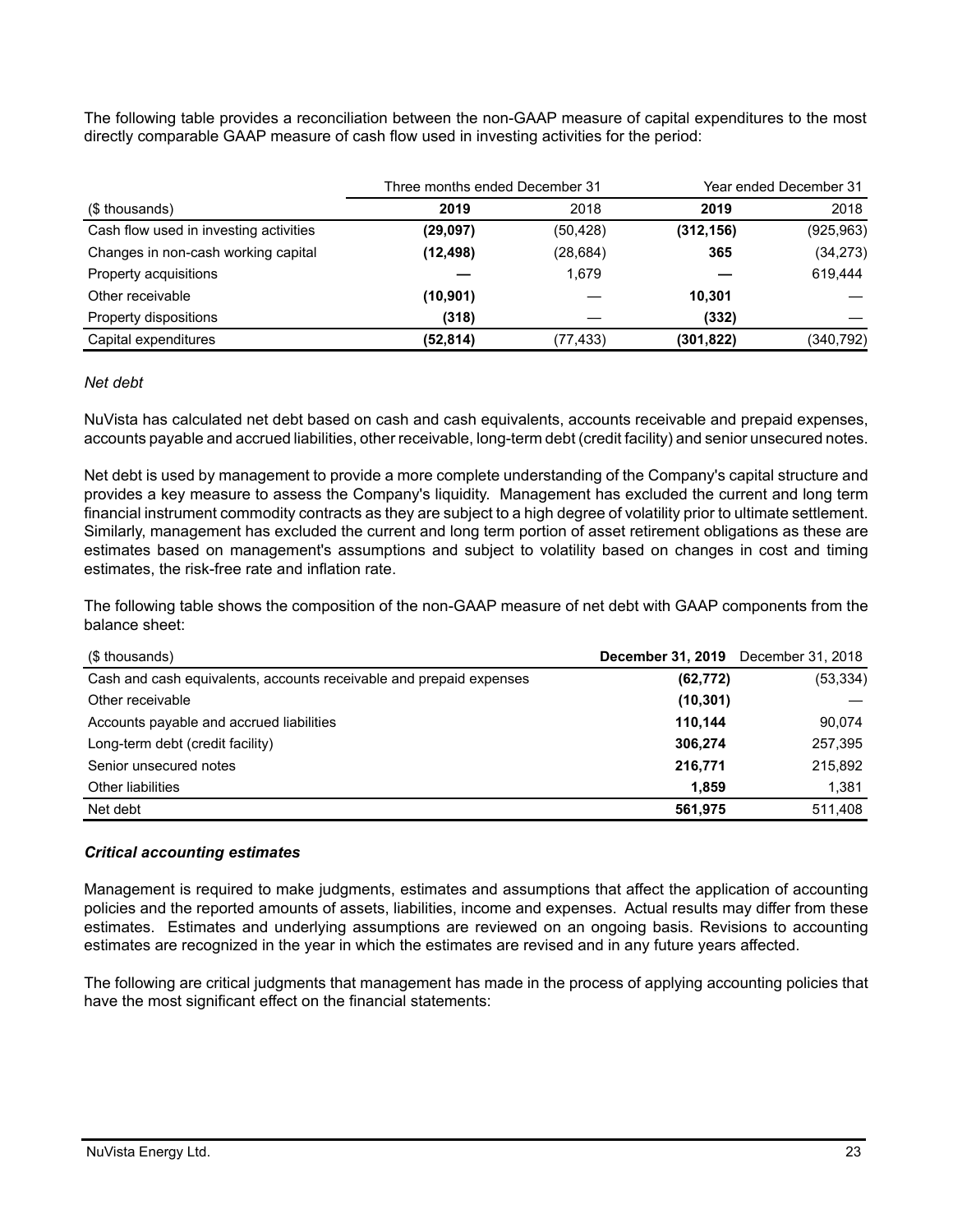### (i) Cash generating units

Cash generating units ("CGUs") are defined as the lowest grouping of integrated assets that generate identifiable cash inflows that are largely independent of the cash inflows of other assets or group of assets. The classification of assets into CGUs requires significant judgment and interpretations with respect to the integration between assets, the existence of active markets, external users, shared infrastructures and the way in which management monitors the Company's operations.

### (ii) Impairment indicators

Judgments are required to assess when impairment indicators exist and impairment testing is required. In determining the recoverable amount of assets, in the absence of quoted market prices, impairment tests are based on estimates of reserves, production rates, future oil and natural gas prices, future costs, discount rates and other relevant assumptions.

(iii) Exploration and evaluation assets

The application of the Company's accounting policy for exploration and evaluation assets requires management to make certain judgments in determining whether it is likely that future economic benefits exist when activities have not generally reached a stage where technical feasibility and commercial viability can be reasonably determined.

The following are key estimates and their assumptions made by management affecting the measurement of balances and transactions in the financial statements:

### (iv) Reserve estimates

Condensate and natural gas reserves are used in the calculation of depletion, impairment and impairment reversals. Reserve estimates are based on engineering data, estimated future prices and costs, expected future rates of production and the timing of future capital expenditures, all of which are subject to many uncertainties and interpretations. The Company expects that, over time, its reserve estimates will be revised upward or downward based on updated information such as the results of future drilling, testing and production levels and changes in commodity prices.

(v) Asset retirement obligations

Asset retirement obligations are recognized for the future decommissioning and restoration of property, plant and equipment. These obligations are based on estimated costs, which take into account the anticipated method and extent of restoration and technological advances. Actual costs are uncertain and estimates can vary as a result of changes to relevant laws and regulations, the emergence of new technology, operating experience and prices. The expected timing of future decommissioning and restoration may change due to certain factors, including reserve life. Changes to assumptions related to future expected costs, discount rates and timing may have a material impact on the amounts presented.

(vi) Income taxes

Tax interpretations, regulations and legislation in the various jurisdictions in which the Company and its subsidiaries operate are subject to change. The deferred tax asset or liability is based on estimates as to the timing of the reversal of temporary differences, substantively enacted tax rates and the likelihood of assets being realized.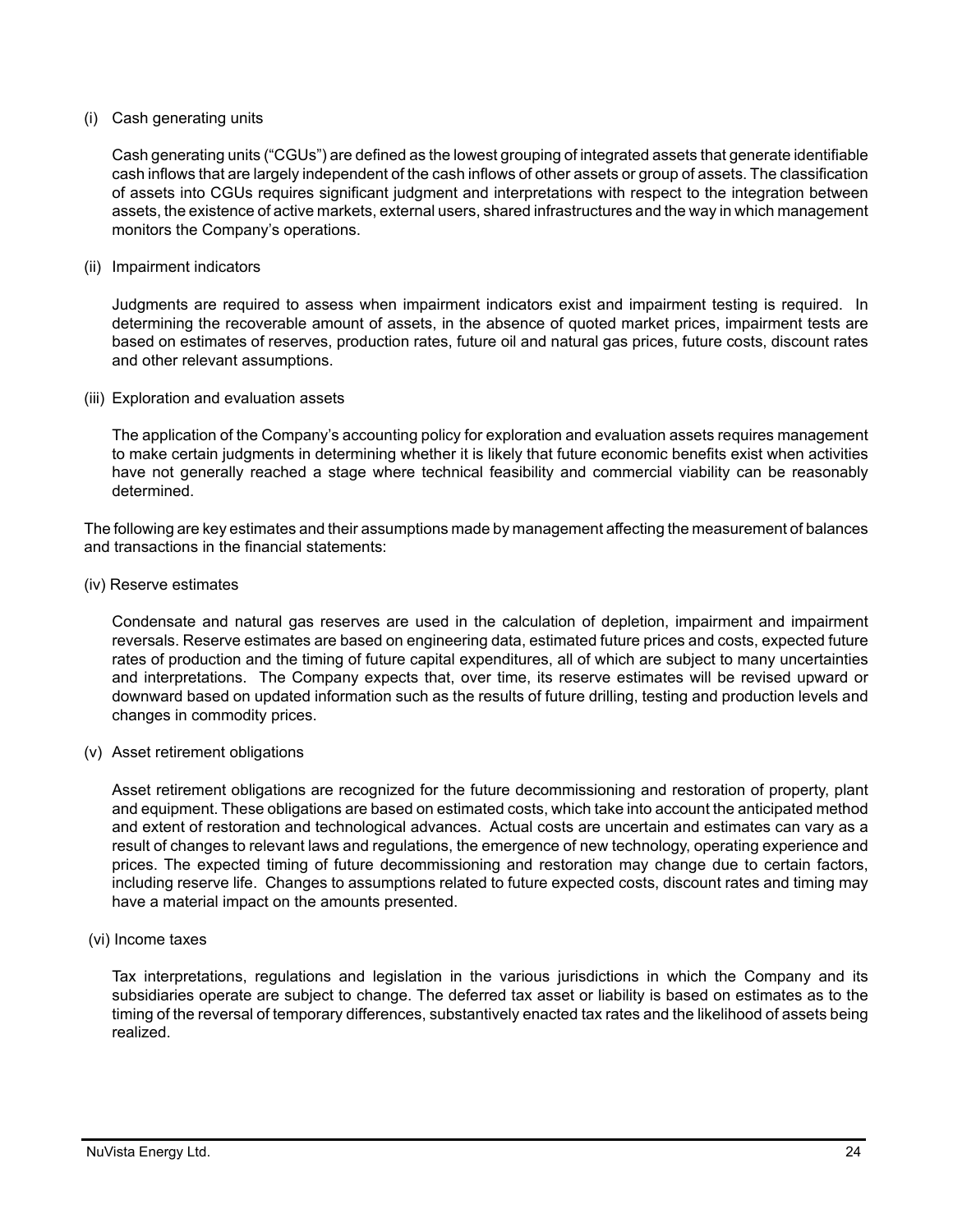### (vii) Business combinations

Business combinations are accounted for using the acquisition method of accounting when the assets acquired meet the definition of a business combination in accordance with IFRS. The determination of fair value assigned to assets acquired and liabilities assumed requires management to make assumptions and estimates about future events. The assumptions and estimates with respect to determining the fair value of condensate and gas properties and E&E assets acquired include estimates of reserves acquired, forecast benchmark commodity prices and discount rates used to present future cash flows. Changes in any of these assumptions or estimates used in determining the fair value of assets acquired and liabilities assumed could impact the amounts assigned to assets, liabilities, goodwill or bargain purchase.

## *Update on financial reporting matters*

## *Adopted new accounting standards*

## *Leases*

NuVista adopted IFRS 16 - *Leases* ("IFRS 16") on January 1, 2019. IFRS 16 introduces a single recognition and measurement model for leases which requires a right-of-use asset and lease liability to be recognized on the balance sheet for contracts that are, or contain, a lease.

NuVista adopted IFRS 16 using the modified retrospective approach, whereby the cumulative effect of initially applying the standard was recognized as an increase to right-of-use assets with a corresponding increase to lease liabilities.

On adoption of IFRS 16, the Company has recognized lease liabilities in relation to all lease arrangements measured at the present value of the remaining lease payments from commitments disclosed as at December 31, 2018, adjusted by commitments in relation to arrangements not containing leases, short-term and low-value leases, and discounted using the Company's incremental borrowing rate as of January 1, 2019. The associated right-of-use assets were measured at the amount equal to the lease liability on January 1, 2019, with no impact on retained earnings. The weighted average incremental borrowing rate used to determine the lease liability at adoption was 6%. The right-ofuse assets and lease liabilities recognized relate to the Company's head office lease in Calgary, and the field office lease in Grande Prairie.

# *Disclosure controls and internal controls over financial reporting*

NuVista's President and Chief Executive Officer ("CEO") and Vice President, Finance and Chief Financial Officer ("CFO") are responsible for establishing and maintaining disclosure controls and procedures and internal controls over financial reporting as defined in National Instrument 52-109. NuVista's CEO and CFO have designed disclosure controls and procedures, or caused them to be designed under their supervision, to provide reasonable assurance that information required to be disclosed by NuVista in its filings or other reports filed or submitted by it under securities legislation is recorded, processed, summarized and reported within the time periods specified in the securities legislation and is accumulated and communicated to NuVista's management, including its certifying officers, as appropriate to allow timely decisions regarding required disclosure. The CEO and CFO have concluded, based on their evaluation as of the end of the period covered by the interim and annual filings that the Company's disclosure controls and procedures are effective.

The CEO and CFO have also designed internal controls over financial reporting, or caused them to be designed under their supervision, to provide reasonable assurance regarding the reliability of NuVista's financial reporting and the preparation of financial statements for external purposes in accordance with GAAP and includes those policies and procedures that:

(a) pertain to the maintenance of records that in reasonable detail accurately and fairly reflect the transactions and dispositions of the assets of NuVista;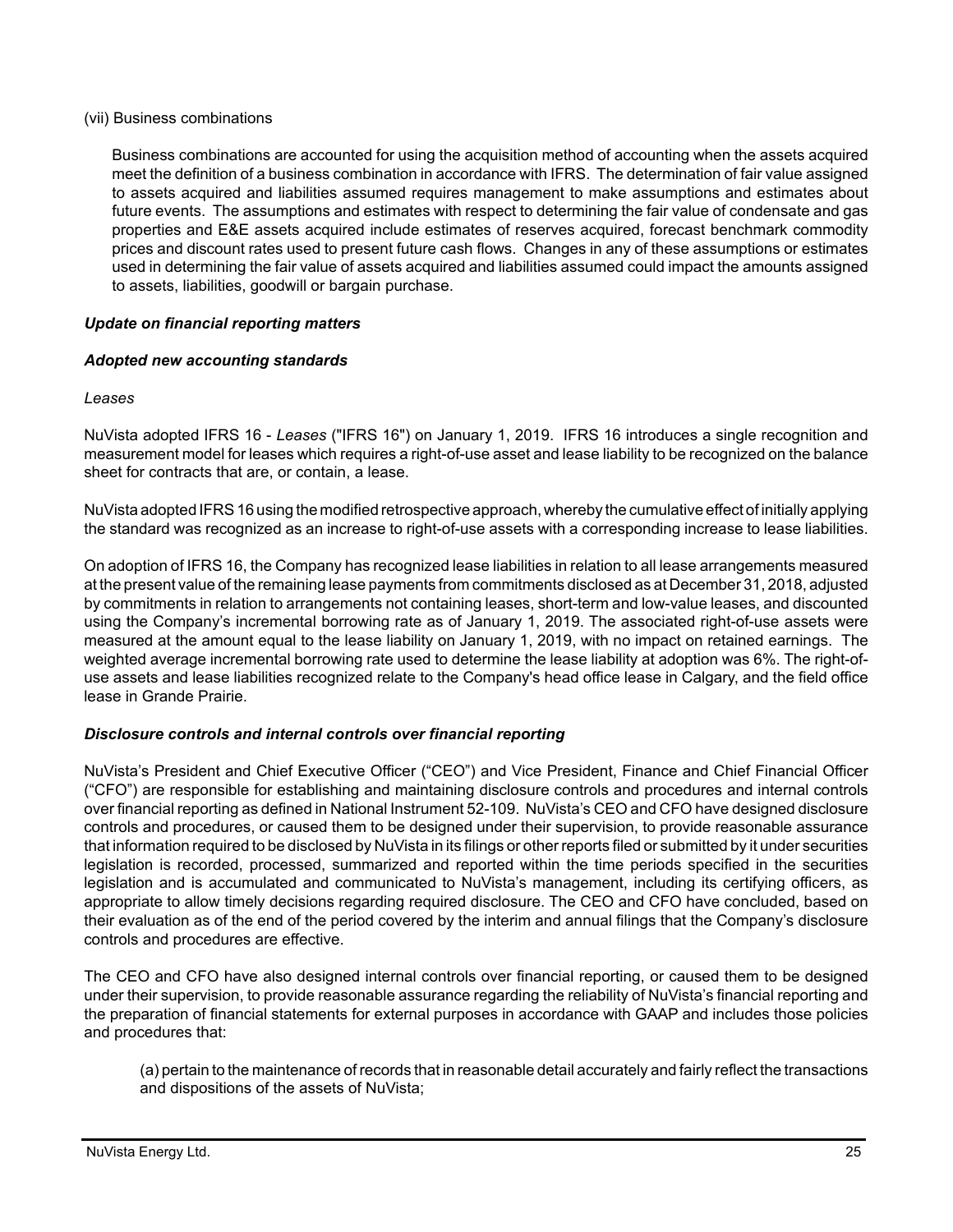(b) are designed to provide reasonable assurance that transactions are recorded as necessary to permit preparation of the financial statements in accordance with GAAP, and that receipts and expenditures of NuVista are being made only in accordance with authorizations of management and directors of NuVista; and

(c) are designed to provide reasonable assurance regarding prevention or timely detection of unauthorized acquisition, use or disposition of NuVista's assets that could have a material effect on the annual financial statements.

NuVista has designed its internal controls over financial reporting based on the Committee of Sponsoring Organizations of the Treadway Commission (2013). During the three months and year ended December 31, 2019, there have been no changes to NuVista's internal controls over financial reporting that have materially or are reasonably likely to materially affect the internal controls over financial reporting; the CEO and CFO have concluded that the internal controls over financial reporting are effective.

Because of their inherent limitations, disclosure controls and procedures and internal control over financial reporting may not prevent or detect misstatements, error or fraud. Control systems, no matter how well conceived or operated, can provide only reasonable, not absolute assurance, that the objectives of the control system are met.

## *Assessment of business risks*

The following are the primary risks associated with the business of NuVista. Most of these risks are similar to those affecting others in the conventional oil and natural gas sector. NuVista's financial position and results of operations are directly impacted by these factors:

- Operational risk associated with the production of oil and natural gas;
- Operational risk associated with third party facility outages and downtime;
- Reserves risk with respect to the quantity and quality of recoverable reserves;
- Commodity risk as crude oil, condensate and natural gas prices and differentials fluctuate due to market forces;
- Financial risk such as volatility of the Cdn/US dollar exchange rate, interest rates and debt service obligations;
- Risk associated with the re-negotiation of NuVista's credit facility and the continued participation of NuVista's lenders;
- Market risk relating to the availability of transportation systems to move the product to market;
- Environmental and safety risk associated with well operations and production facilities;
- Changing government regulations relating to royalty legislation, income tax laws, incentive programs, operating practices, fracturing regulations and environmental protection relating to the oil and natural gas industry;
- Labour risk related to availability, productivity and retention of qualified personnel;
- Widening concerns over climate change, fossil fuel consumption, green house gas emissions, and water and land use could lead governments to enact additional laws, regulations and costs or taxes that may be applicable to NuVista; and
- Changes to environmental regulations related to climate change could impact the demand for, development of or quality of NuVista's petroleum products, or could require increased capital expenditures, operating expenses, asset retirement obligations and costs, which could result in increased costs which would reduce the profitability and competitiveness of NuVista if commodity prices do not rise commensurate with the increased costs. In addition, such regulatory changes could necessitate NuVista to develop or adapt new technologies, possibly requiring significant investments of capital.

NuVista seeks to mitigate these risks by:

- Acquiring properties with established production trends to reduce technical uncertainty as well as undeveloped land with development potential;
- Maintaining a low cost structure to maximize product netbacks and reduce impact of commodity price cycles;
- Diversifying properties to mitigate individual property and well risk;
- Maintaining product mix to balance exposure to commodity prices;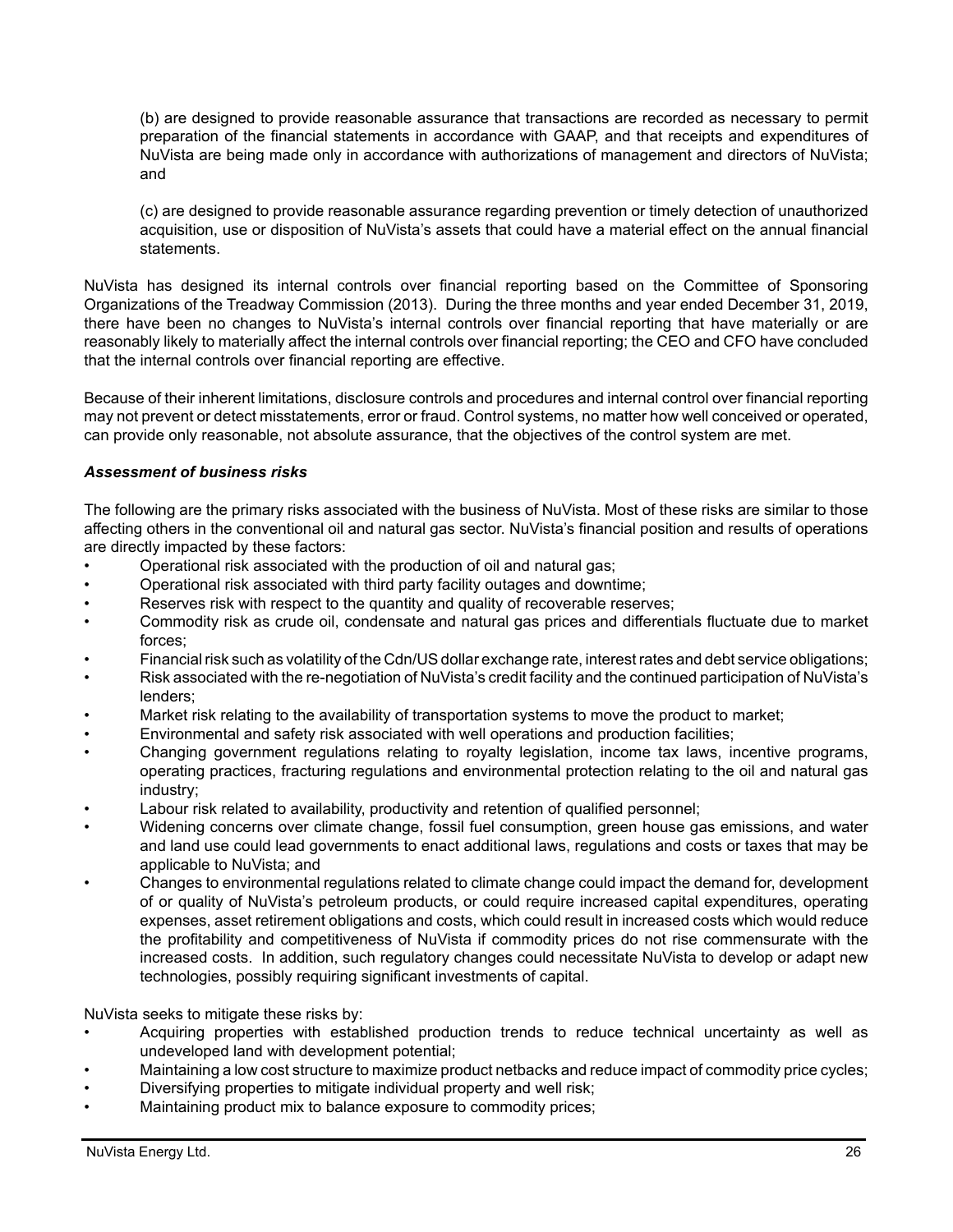- Conducting rigorous reviews of all property acquisitions;
- Monitoring pricing trends and developing a mix of contractual arrangements for the marketing of products with creditworthy counterparties;
- Maintaining a price risk management program to manage commodity prices and foreign exchange currency rates risk and transacting with creditworthy counterparties;
- Ensuring strong third-party operators for non-operated properties;
- Adhering to NuVista's safety program and keeping abreast of current operating best practices;
- Keeping informed of proposed changes in regulations and laws to properly respond to and plan for the effects that these changes may have on our operations;
- Carrying industry standard insurance to cover losses;
- Establishing and maintaining adequate cash resources to fund future abandonment and site restoration costs;
- Closely monitoring commodity prices and capital programs to manage financial leverage; and
- Monitoring the debt and equity markets to understand how changes in the capital market may impact NuVista's business plan.

Information regarding risk factors associated with the business of NuVista and how NuVista seeks to mitigate these risks are contained in our Annual Information Form under the Risk Factors Section for the year ended December 31, 2019, which will be filed on SEDAR on or before March 30, 2019.

## *Environmental, Social, Governance ("ESG") - progress continues*

We are proud to have demonstrated our commitment to transparency and ethical practices in our inaugural Environmental, Social, and Governance ("ESG") report earlier in 2019. This report, available for viewing on NuVista's website, provides a comprehensive look at NuVista's ESG practices while highlighting the proactivity and excellent execution our teams have always demonstrated in advancement of our ESG performance. Key highlights of the report include our high safety and environmental performance, our long term progress in reducing GHG intensity, and our strong governance and community focus. Approximately 70% of our current production is comprised of natural gas which has the lowest carbon footprint of any hydrocarbon, leading to our GHG performance being well below the North American benchmark. We continue to execute projects to enhance our ESG progress, and we look forward to providing updated ESG reporting in the future.

In addition, we are pleased to announce recent changes to our Board committees in light of our increased focus on ESG initiatives. We have established an ESG Committee, the members of which are: Mr. Sheldon Steeves (Chair), Mr. Brian Shaw, Ms. Debbie Stein and Mr. Grant Zawalsky.

## *2020 guidance re-affirmed, but monitoring commodity price pressure*

NuVista is pleased to provide an update on our 2020 plans in light of the extreme volatility in the current commodity markets. The primary governor on our annual plan will remain as always to maintain the balance between capital spending and adjusted funds flow in order to protect the balance sheet first. This then allows us to grow production volumes at a comfortable pace commensurate with the flexibility in our future volume commitments.

Our 2020 guidance range is for production of 57,000 Boe/d with capital spending of \$300 million, and up to 61,000 Boe/d with capital spending of \$330 million, representing over 15% annual growth at midpoint. Although the WTI oil benchmark price has suffered a steep decline recently, our strong current hedge position and improved condensate differentials dampen the impact of pricing volatility. We expect that if current prices prevail,our projected capital spending would need to be adjusted to the bottom of the aforementioned range to ensure it remains within +/-10% of adjusted funds flow. If prices continue to deteriorate, we can use our significant development plan flexibility to reduce capital spending further. In this case, we do not anticipate that 2020 production would be suppressed below 57,000 Boe/d since late-year capital spending contributes little to current year production.

As anticipated, we expect capital spending of \$200 million in the first half of 2020. Due to favorable weather, two pads in Elmworth and Gold Creek will be completed by the end of March instead of April, bringing projected first